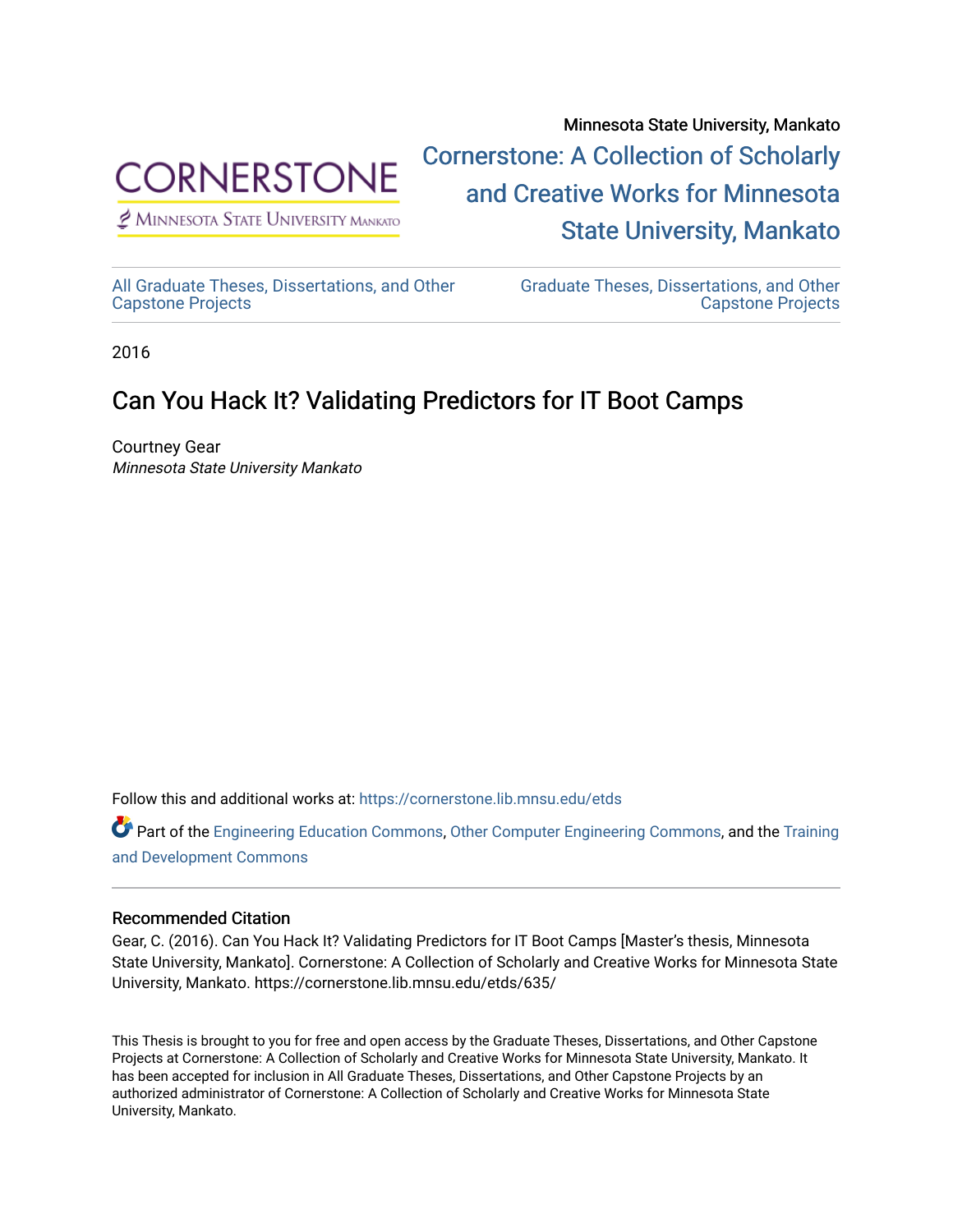Can You Hack It? Validating Predictors for IT Boot Camps

Courtney C. Gear

A Thesis Submitted in Partial Fulfillment for the Degree of Master of Arts in Industrial/Organizational Psychology

Minnesota State University, Mankato

Mankato, Minnesota

March 30, 2016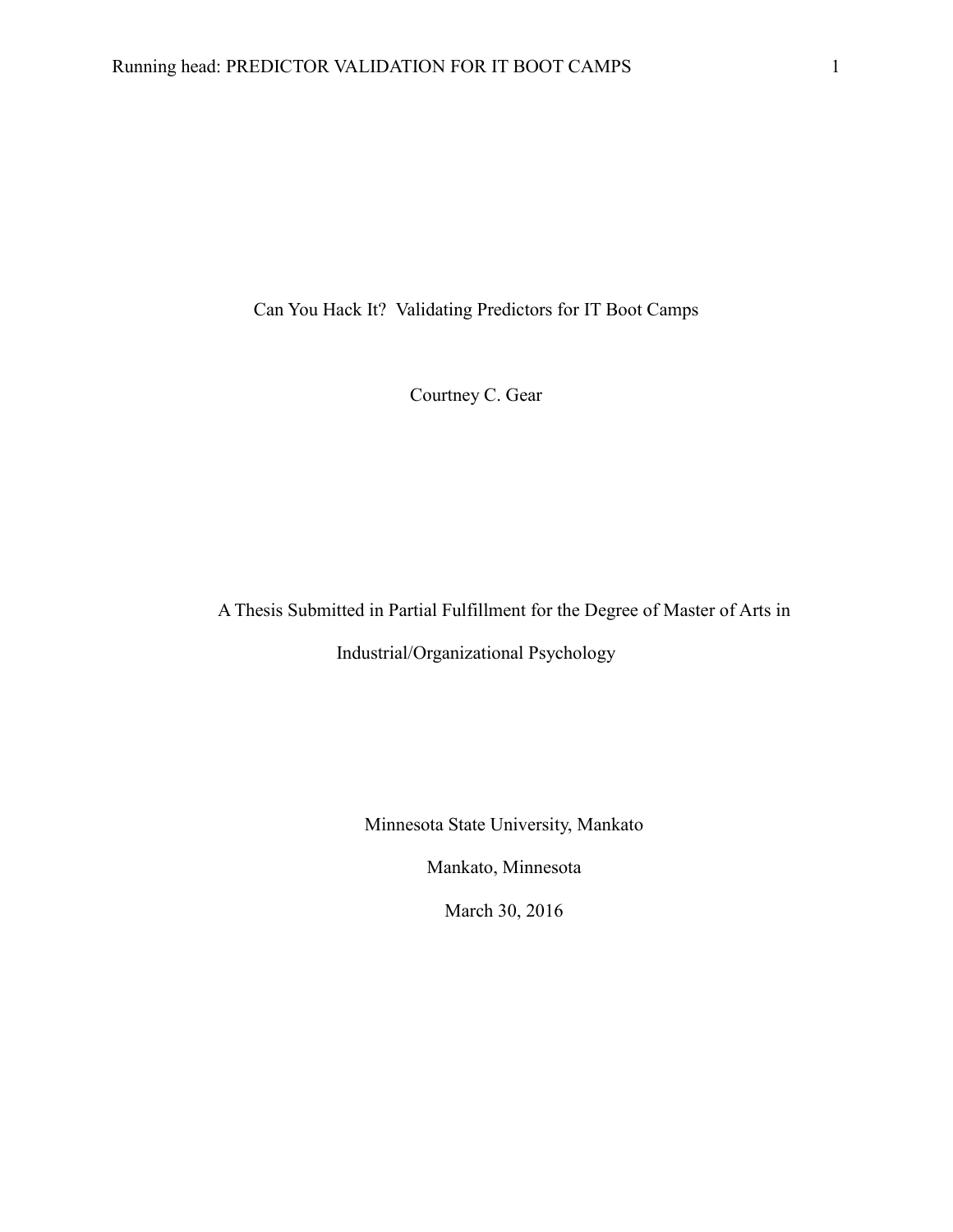Can You Hack It? Validating Predictors for IT Boot Camps

This thesis has been examined and approved by the following members of the student's committee.

Dr. Andrea Lassiter – Advisor

Dr. Scott Fee – Committee Member

Dr. Daniel Sachau – Committee Member

 $\mathcal{L}_\text{max}$  and  $\mathcal{L}_\text{max}$  and  $\mathcal{L}_\text{max}$  and  $\mathcal{L}_\text{max}$  and  $\mathcal{L}_\text{max}$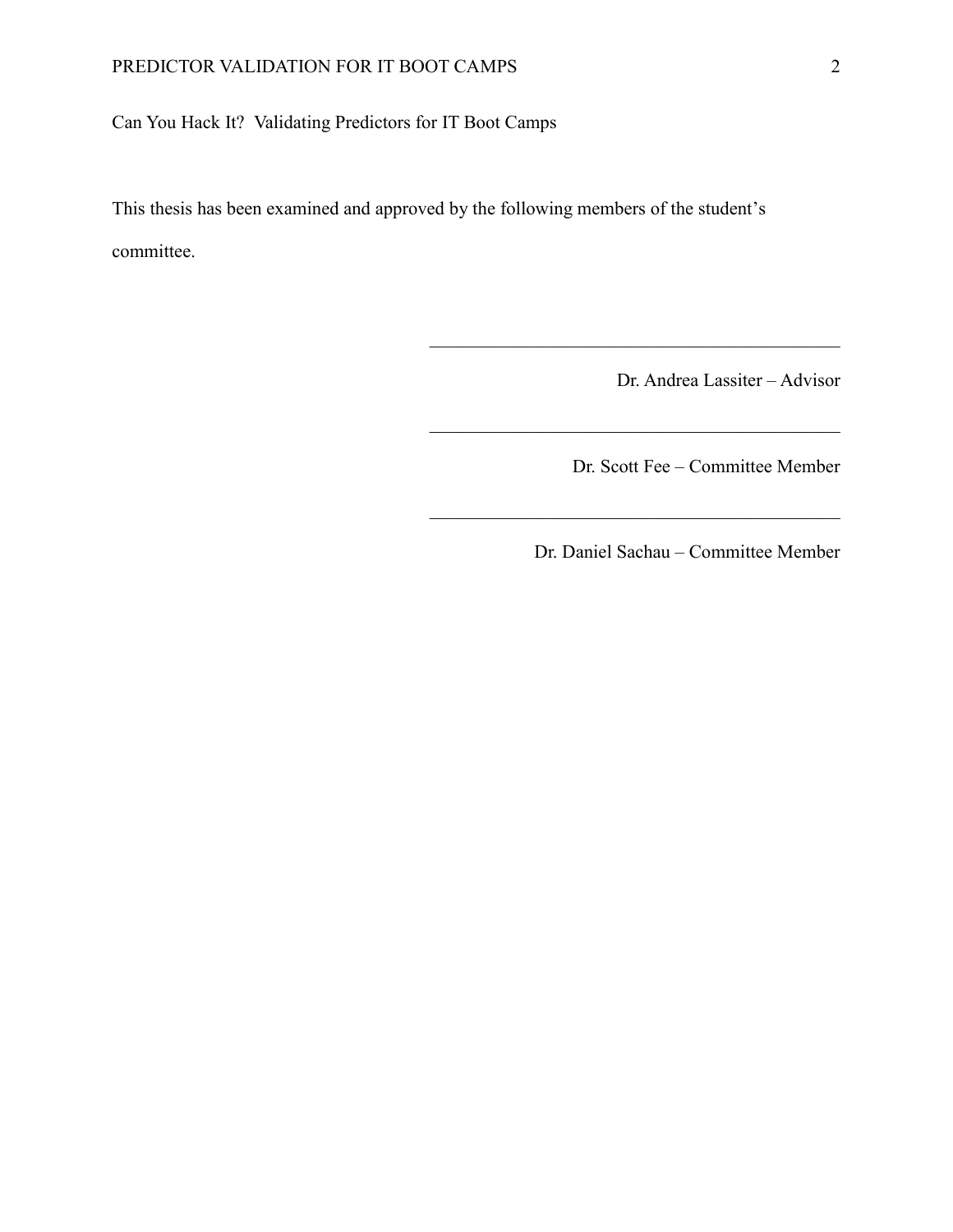#### **Abstract**

<span id="page-3-0"></span>Given the large number of information technology jobs open and lack of qualified individuals to fill them, coding boot camps have sprung up in response to this skill gap by offering a specialized training program in an accelerated format. This fast growth has created a need to measure these training programs and understand their effectiveness. In the present study, a series of analyses examined whether specific or combinations of predictors were valid for training performance in this coding academy. Self-rated, daily efficacy scores were used as outcome variables of training success and correlation results showed a positive relationship with efficacy scores and the logic test score as a predictor. Exploratory analyses indicated a Dunning-Kruger effect where students with lower education levels experience higher overall mood during the training program. Limitations of the study included small sample size, severe range restriction in predictor scores, lack of variance in predictor scores, and low variability in training program success. These limitations made identifying jumps between training stages difficult to identify. By identifying which predictors matter most for each stage of skill acquisition, further research should consider more objective variables such as instructor scores which can serve as a guideline to better asses what stage learners join at and how to design curriculum and assignments accordingly (Honken, 2013).

Keywords: IT boot camps, training effectiveness, predictors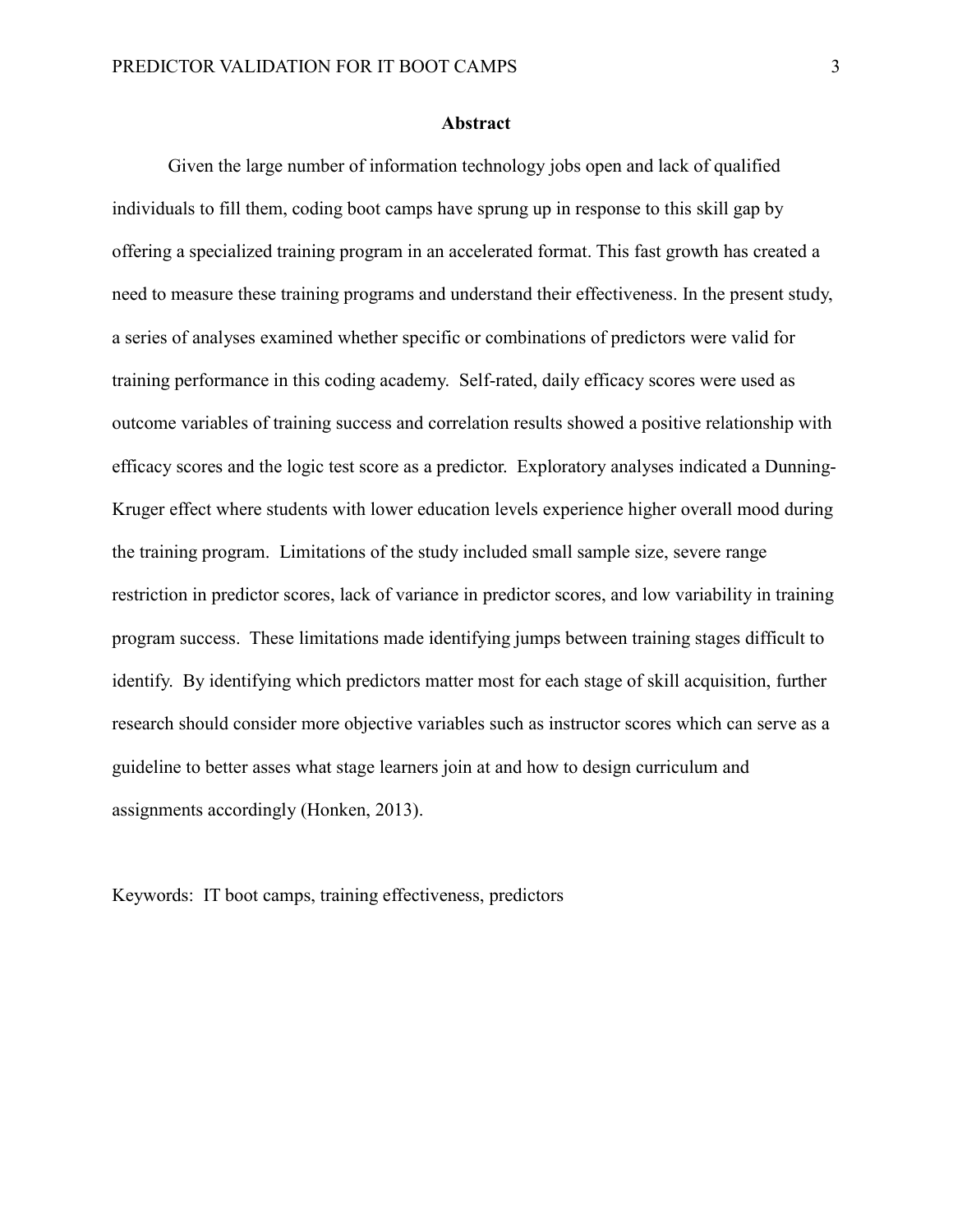# **Table of Contents**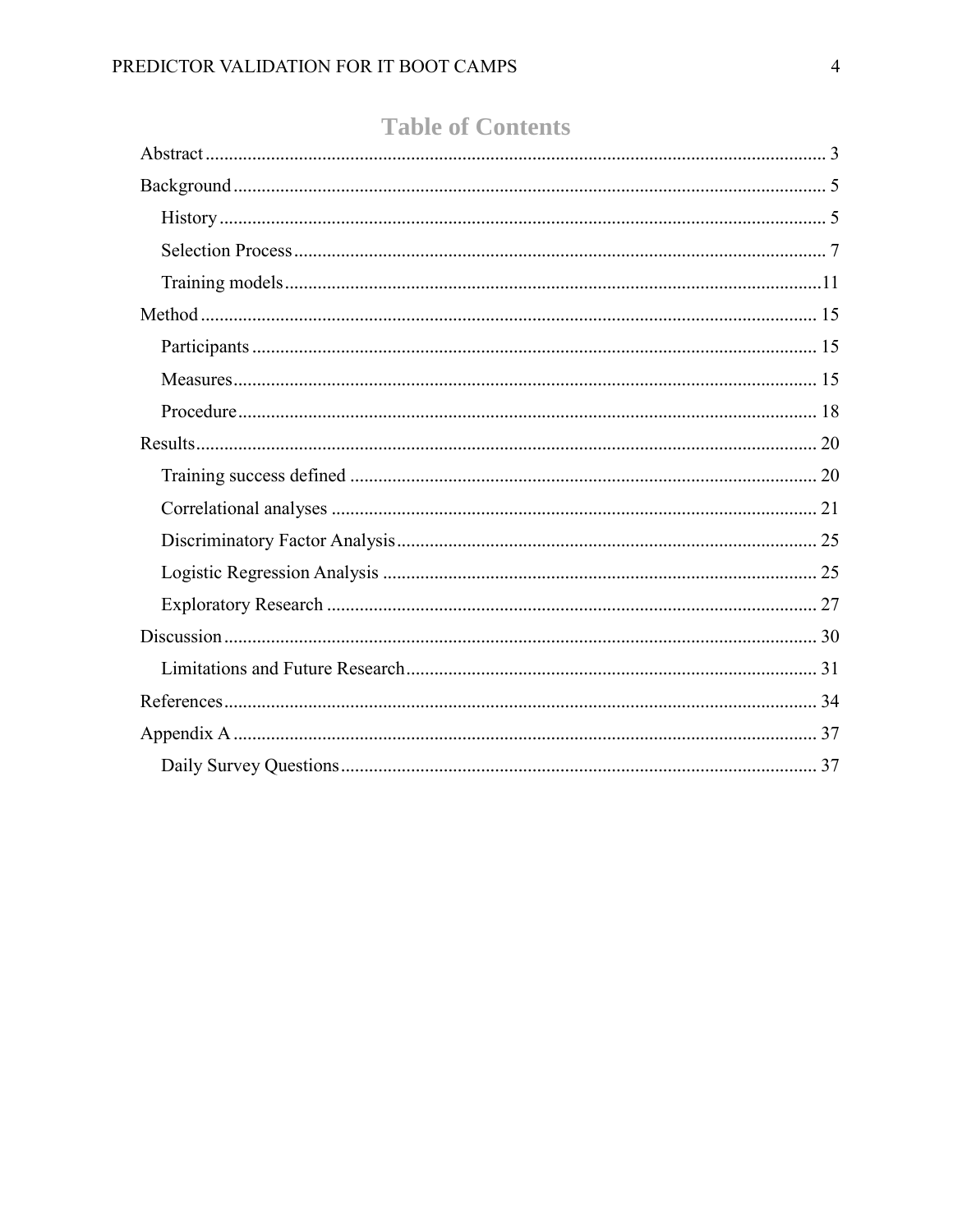#### **Background**

<span id="page-5-0"></span>With the resurgence of the American economy following the Great Recession, not only is it important that jobs are available to Americans, but furthermore it is imperative that Americans are equipped with the training necessary to do those jobs. According to a 2015 Business Wire report, the U.S. Bureau of Labor Statistics projects that hiring of software developers will grow twice the rate of the average for all occupations through 2022, spurring demand for more boot camp-style developer training programs (Schaffer, 2015). There are nearly five job openings for every developer and four times as many openings for programmers as there are qualified people to fill them (Tynan, 2014). Given the large number of information technology jobs open and the lack of qualified individuals to fill them, the need to provide more training opportunities is evident from the creation of programs such as President Obama's TechHire Initiative, which was launched as:

a bold multi-sector effort and call to action to empower Americans with the skills they need, through universities and community colleges but also nontraditional approaches such as coding boot camps, and high-quality online courses that can rapidly train workers for a well-paying job, often in just a few months." (Office of the Press Secretary, 2015) In addition to the TechHire Initiative, a variety of coding boot camps have sprung up in response to this skill gap by meeting the needs of employers through a specialized training program in an accelerated format.

#### <span id="page-5-1"></span>**History**

The coding boot camp phenomenon began in 2012 with Dev Bootcamp, one of the pioneers in the coding boot camp industry (Schaffer, 2015). Commonly referred to as 'boot camps', 'accelerated learning programs', or 'coding academy,' a coding boot camp is defined as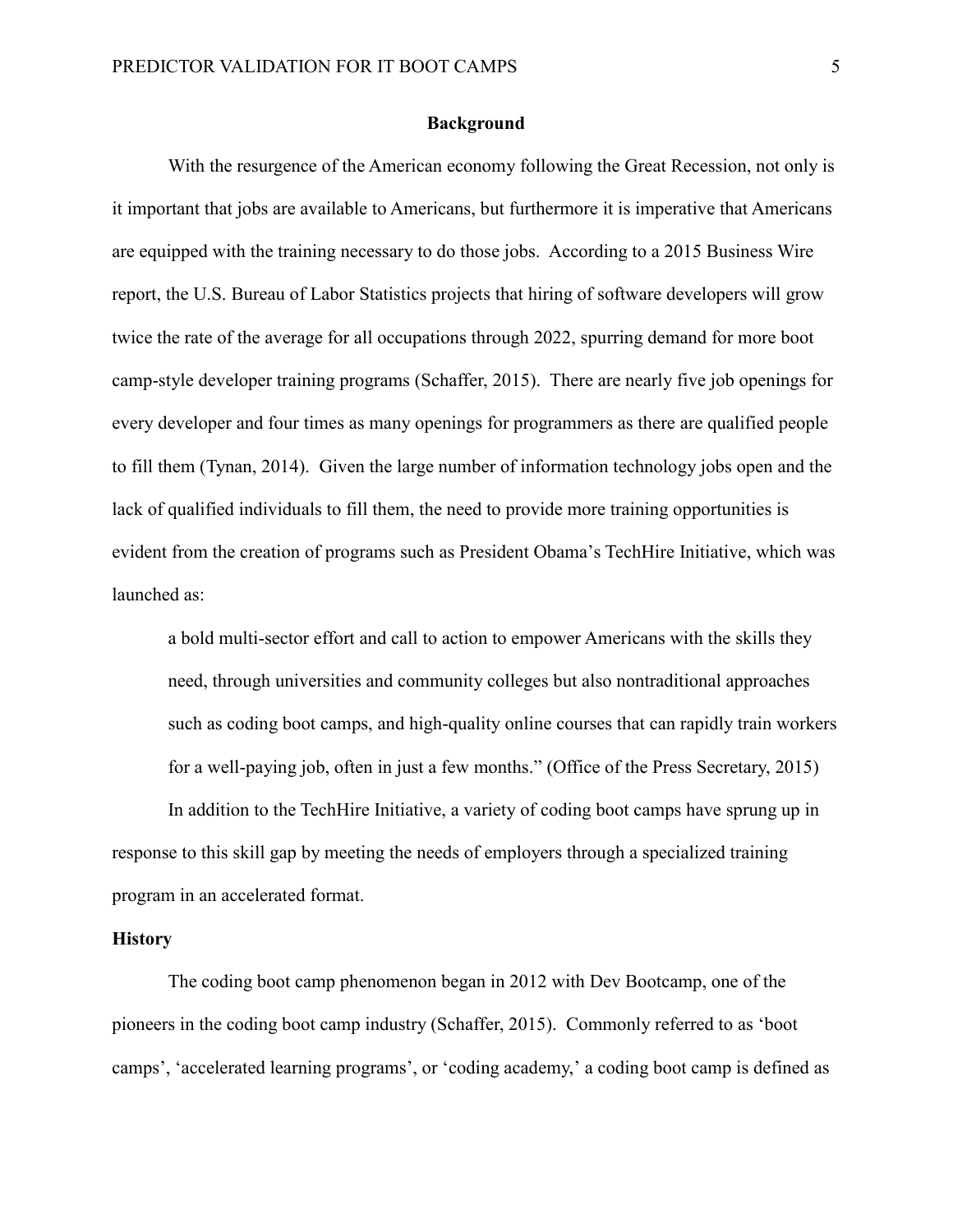an "intensive, accelerated learning program that teaches beginners digital skills like Full-Stack Web Development, Data Science, Digital Marketing, and UX/UI Design" (Eggleston, 2015). There are approximately 67 US and Canada-based coding schools with 13 of those schools reporting no graduates in 2014; those groups do expect to graduate 585 students in 2015 (Eggleston, 2015).

**General structure.** Course Report, a market research group that publishes reviews, application tips, and interviews to equip students with coding boot camp information, published the 2015 Coding Boot Camp Survey which outlined the current coding boot camp environment and projections for the future year. According to Course Report's survey:

The 2015 boot camp market will grow by 2.4x, to an estimated 16,056 students in 2015, up from 6,740 in 2014. As a point of comparison, we estimate that there were 48,700 undergraduate computer science graduates from accredited US universities in 2014. The actual market size in 2014 was 6,740 graduates. Average tuition price of qualifying courses is \$11,063, with an average program length of 10.8 weeks. The estimated tuition revenue from qualifying US schools will be \$172M (up from \$52M in 2014), excluding scholarships. (Eggleston, 2015)

Given the growth of coding boot camps and the need for qualified individuals to fill software development roles, there is a need to measure these training programs and understand their effectiveness.

**The potential market.** The growth of coding academies is likely in response to demand from students and employers alike. When comparing the price of a degree from a university or community college to the experience gained in a coding academy, many students may be drawn by the price and time commitment. According to the American Association of Community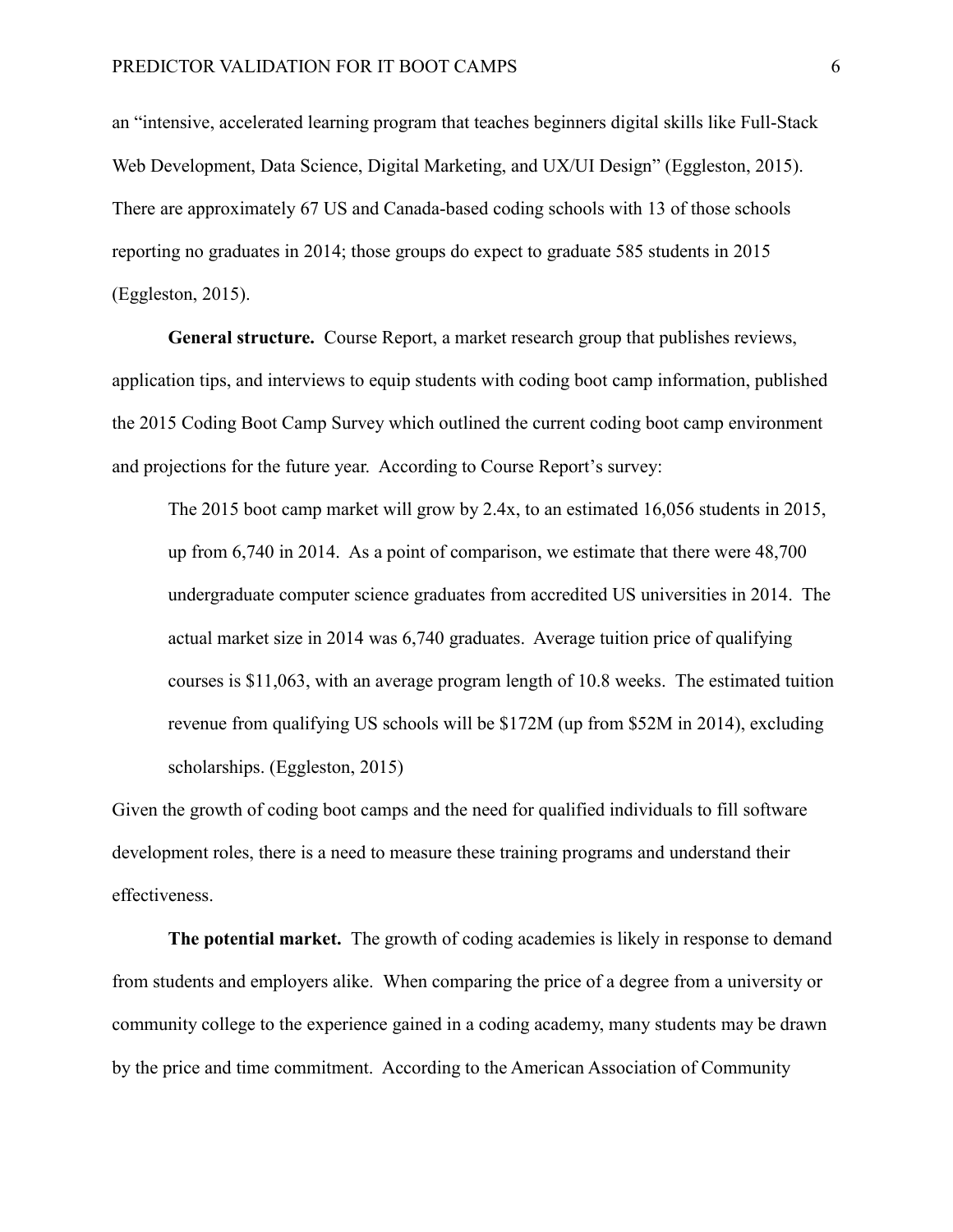Colleges 2015 Fact Sheet, the average annual tuition and fees of a four-year college is \$9,139 and is \$3,347 for a community college. Students are beginning to ask the question, why spend two to four years in college, when a similar educational experience can be achieved in a 12 week boot camp? Additionally, many boot camps offer an apprenticeship component so students are paid to continue to learn on the job after completing the training. The time to complete a boot camp is on average three months compared to two to four years at a university.

Moreover for employers, flexibility in curriculum helps employers tailor the program to a specific programming language that is currently in demand. Boot camps can change their curriculum to meet the needs of an employer without issue (Hendershot, 2015) compared to a university that is less likely to change curriculum semester after semester. This previous research leads to the purpose of the present study: to determine the extent to which predictors used to select applicants into the boot camp training program lead to success in the program.

#### <span id="page-7-0"></span>**Selection Process**

Within the field of Industrial/Organizational Psychology, the identification of predictors and criteria allows us to better understand how one relates to the other. To examine the effectiveness of coding boot camps and understand what makes applicants successful, a variety of predictors have been identified as useful in the selection process. Predictors are individual difference scores that represent knowledge, skills, abilities, or other characteristics. They are examined often in the role they play in employee selection, staffing, and promotion. Predictors are generally categorized into the following three domains: cognitive, non-cognitive, and performance-based (Ployhart, et al., 2006). Research has demonstrated that the combination of all three types of predictors provides the best incremental validity over the use of cognitive predictors alone (Ployhart, et al., 2006).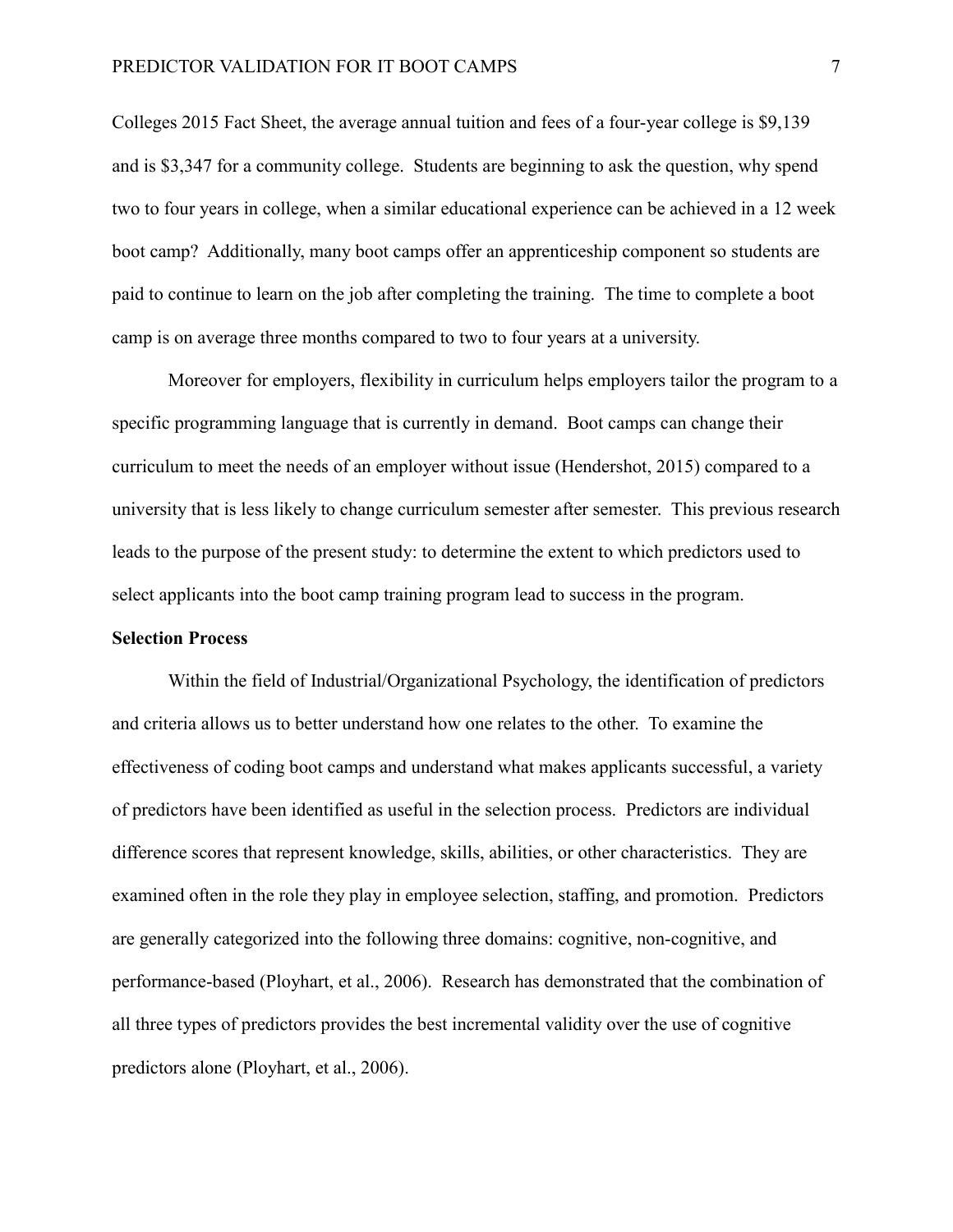**Cognitive predictors.** Cognitive predictors often refer to individual differences that reflect intellectual functioning, academic aptitudes, knowledge, and related cognitive processes. Cognitive predictors examine mental abilities and are strongly linked to general cognitive ability. A meta-analysis conducted by Schmidt and Hunter (1998), reviewed 19 various selection procedures to understand which constructs, measurement methods, and combinations of predictors were most predictive of job performance. In this study, general mental ability was found to be the only procedure that could be generalized across the majority of jobs and maintain the highest validity of .51 (Schmidt & Hunter, 1998). General mental ability was also found to predict job performance, acquisition of on-the-job knowledge, and performance in job training programs more strongly than any other selection method (Schmidt & Hunter, 1998). The addition of a general mental ability test was found to add incremental validity by 24% when combined with other selection measures (Schmidt & Hunter, 1998). This finding showcases the direct effect general mental ability has on job performance as it measures an employee's ability to quickly learn on the job. While a strong predictor of performance, the use of cognitive predictors alone often shows subgroup differences in minority and majority groups which result in unequal hiring rates. Given the large body of evidence supporting general mental ability as a useful predictor, [company] created and utilized a logic test as a cognitive predictor in the selection process. Therefore:

*Hypothesis 1.* Applicants who score higher on the logic test are more likely to be successful in the training program.

**Non-cognitive predictors.** Individual differences that reflect dispositions, traits, motivation, choice, and interest are referred to as non-cognitive predictors (Ployhart, et al., 2006). Biographical data is commonly obtained through application blanks and personality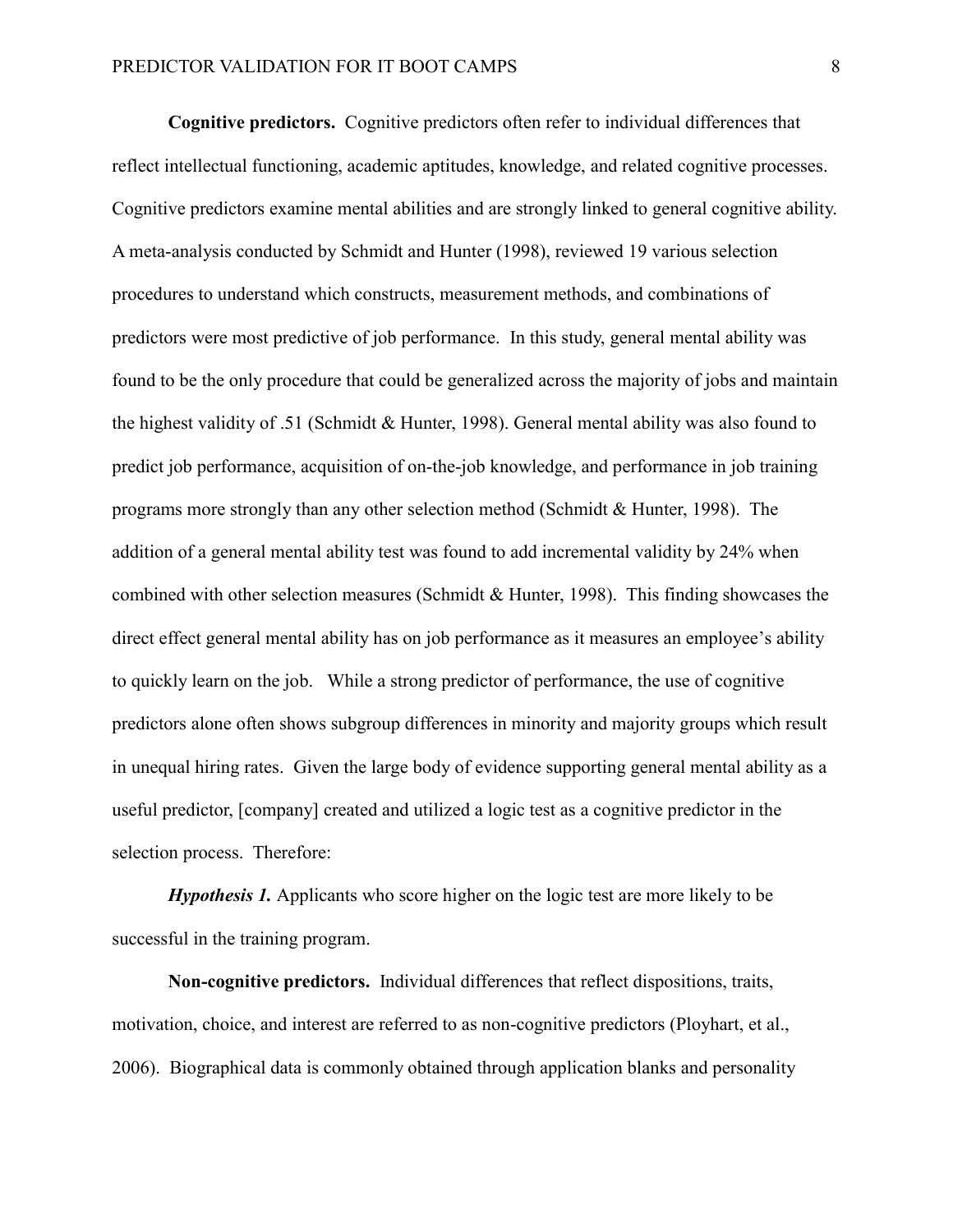questionnaires, which are empirically developed (Schmidt & Hunter, 1998). Biographical data is used in selection to understand past behavior of candidates; therefore, information related to previous jobs held, education, and special skills is typically requested (Ployhart, et al., 2006).

Biographical data alone has substantial validity of .35 for predicting job performance, but when added to general mental ability the incremental increase in validity is small, .01 (Schmidt & Hunter, 1998). This small increase is likely due to the strong correlation of biographical data and general mental ability (.50, Schmidt, 1988). Additionally, biographical data has been shown to predict performance in training programs with a validity of .30 (Hunter & Hunter, 1984). Despite any shortcomings in predictive capability compared to using cognitive ability alone, a key benefit of using biographical data as a predictor is that evidence has shown it to minimize subgroup differences (Pulakos & Schmitt, 1996).

*Job experience*. Schmidt and Hunter (1998) examined the relationship of previous job experience on similar jobs and found that for work experience less than five years, the correlation of job experience and performance is larger when measured by supervisors (.33) and .47 when measured by a work sample test. However, after five years, experience seems to plateau and additional job experiences do not lead to increased job performance (Schmidt & Hunter, 1998). Furthermore, job experience does not predict performance in job training (Schmidt & Hunter, 1998) so lack of experience does not impede new skill acquisition on the job.

A commonly used method of evaluating previous experience both on-the-job and in training is the point method. Using this method, points are awarded for years or months of job experience, years of relevant educational experience, relevant training experiences, etc. (Schmidt & Hunter, 1988). The point method has found to have a low validity coefficient of .11 (Schmidt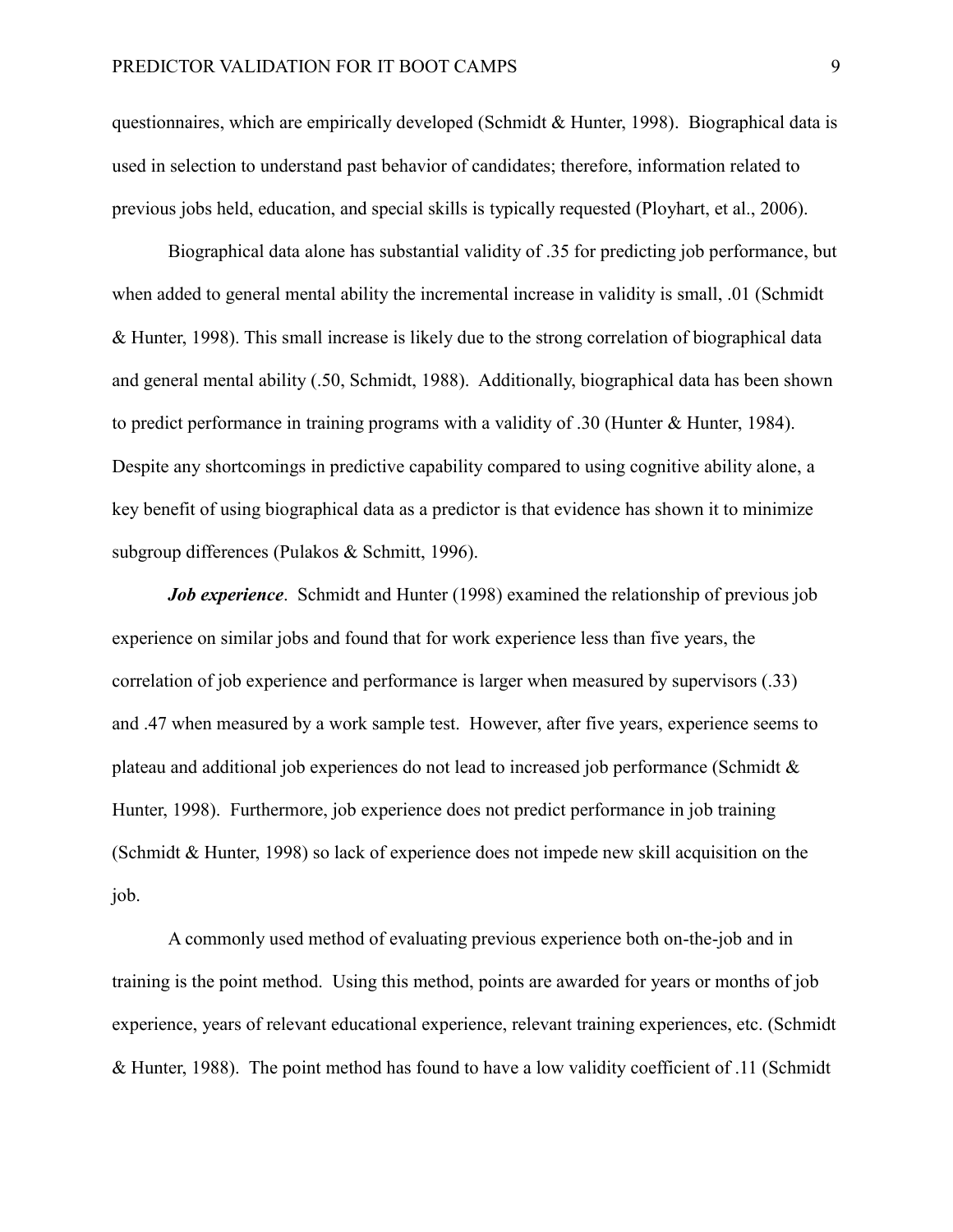& Hunter, 1988). Furthermore, across many studies, years of formal education does not predict future job performance as it had an even lower validity of .10 (Schmidt & Hunter, 1988). This finding shows that for some jobs, years of formal education does not predict future job performance. Formal education has been a common biographical data source used in many occupations. Considering some coding academies expect a minimum level of education to help candidates perform better:

*Hypothesis 2.* Applicants with an Associate's Degree will be more likely to be successful in the training program than applicants with less than an Associate's Degree.

**Performance-based predictors.** Methods such as interviews, work samples and simulations are considered performance-based predictors because they closely resemble the actual job behaviors expected on the job (Ployhart, et al., 2006). To be effective, performancebased predictors need to have high physical fidelity, meaning they most closely resemble performance on the job. Additionally, they need to be consistent in terms of structure, questions asked, and scoring method (Ployhart, et al., 2006). In 1984, Hunter and Hunter found abilitybased tests to be the best overall predictor of job performance with a mean validity of .53. Alternatively, they found a mean validity of .14 for other predictors. For the purpose of this study, the coding academy conducts a webpage simulation where they ask applicants to submit their resume in the form of a webpage, and the result is then scored based on the quality of the code. This simulation is an example of a performance based predictor:

*Hypothesis 3.* Applicants who score higher on the webpage simulation will be more successful in the training program.

*Structured interviews*. With more recent research suggesting a different conclusion, Huffcutt and Arthur (1994) conducted a reanalysis of Hunter and Hunter's 1984 study with the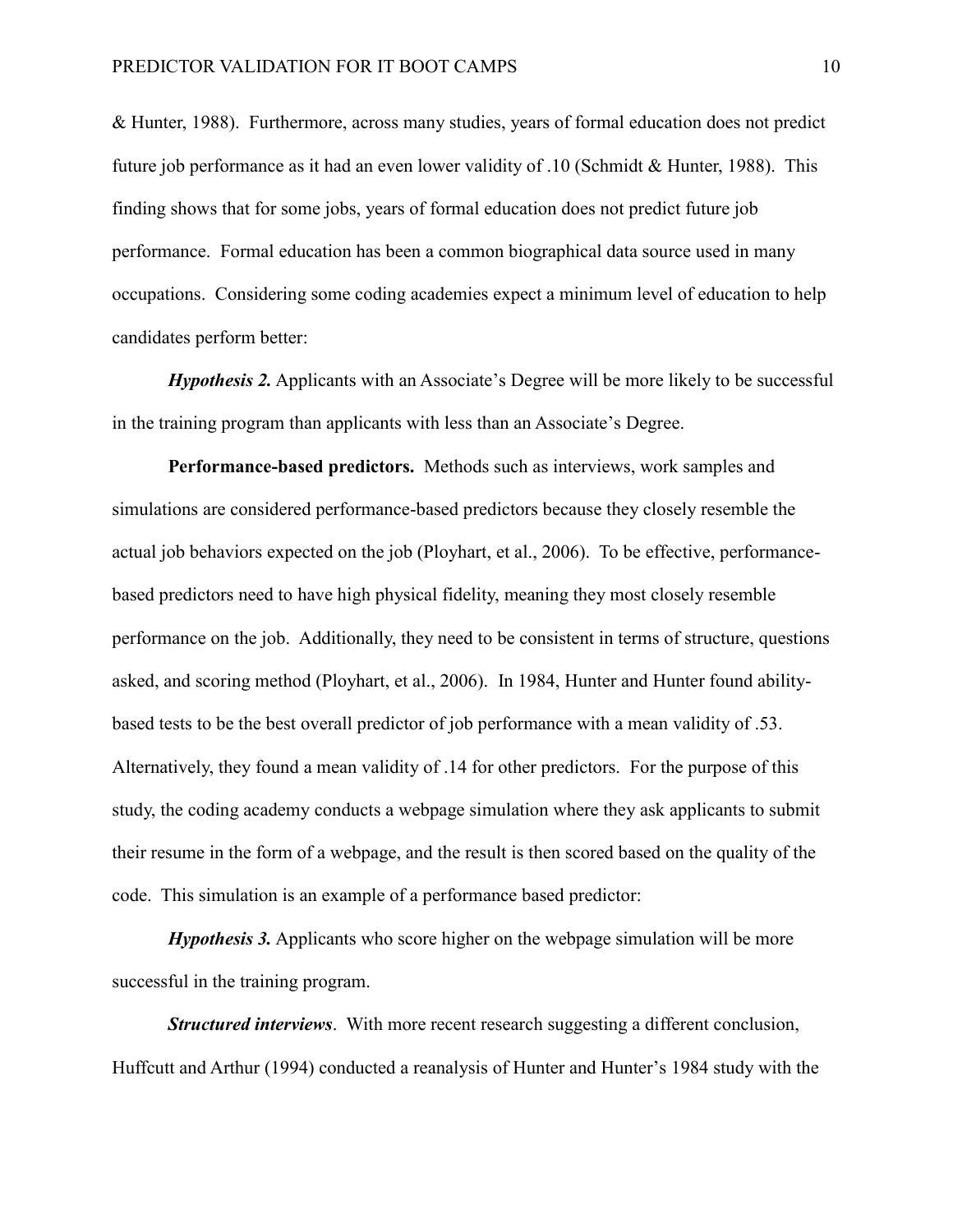intention of overcoming several limitations in the previous study. Their findings showed a mean validity of .37 for interviews overall (Huffcutt & Arthur, 1994) and with corrections, a range of .20 to .57 (Huffcutt & Arthur, 1994). Their study examined the effect interview structure has on validity and found that as structure increases so does validity; however they did find a ceiling effect, indicating at a certain point, more structure adds little incremental validity (Huffcutt & Arthur, 1994). In a separate study, Campion, Pursell, and Brown (1988) conducted a study to determine if they could raise the psychometric properties of highly structured interviews even further. They found a corrected interview validity of .56 (Campion, Pursell, & Brown, 1988), which is similar to previous validities of cognitive ability tests, thus suggesting that the structured interview is an equally effective selection technique. Therefore:

*Hypothesis 4.* Applicants who score higher on the interview are more likely to be successful in the training program.

The identification of predictors as they relate to criteria is an important relationship to consider. In the case of IT boot camps, training success is measured by whether an individual completes the training program and the type of employment opportunity they are given after completion. In order to better identify the criteria, it is important to understand the various training models and how they relate to the structure of IT boot camps.

#### <span id="page-11-0"></span>**Training models**

The IT boot camp model lies in the premise of expert-novice training programs that focus on a person's ability to quickly acquire the basic knowledge to execute a new skill and then through the use of apprenticeships, fine-tune these skills.

**Dreyfus five stage model of skill acquisition.** In 1985, Stuart Dreyfus and Hubert Dreyfus proposed a five-stage model of skill acquisition describing the changes that occur when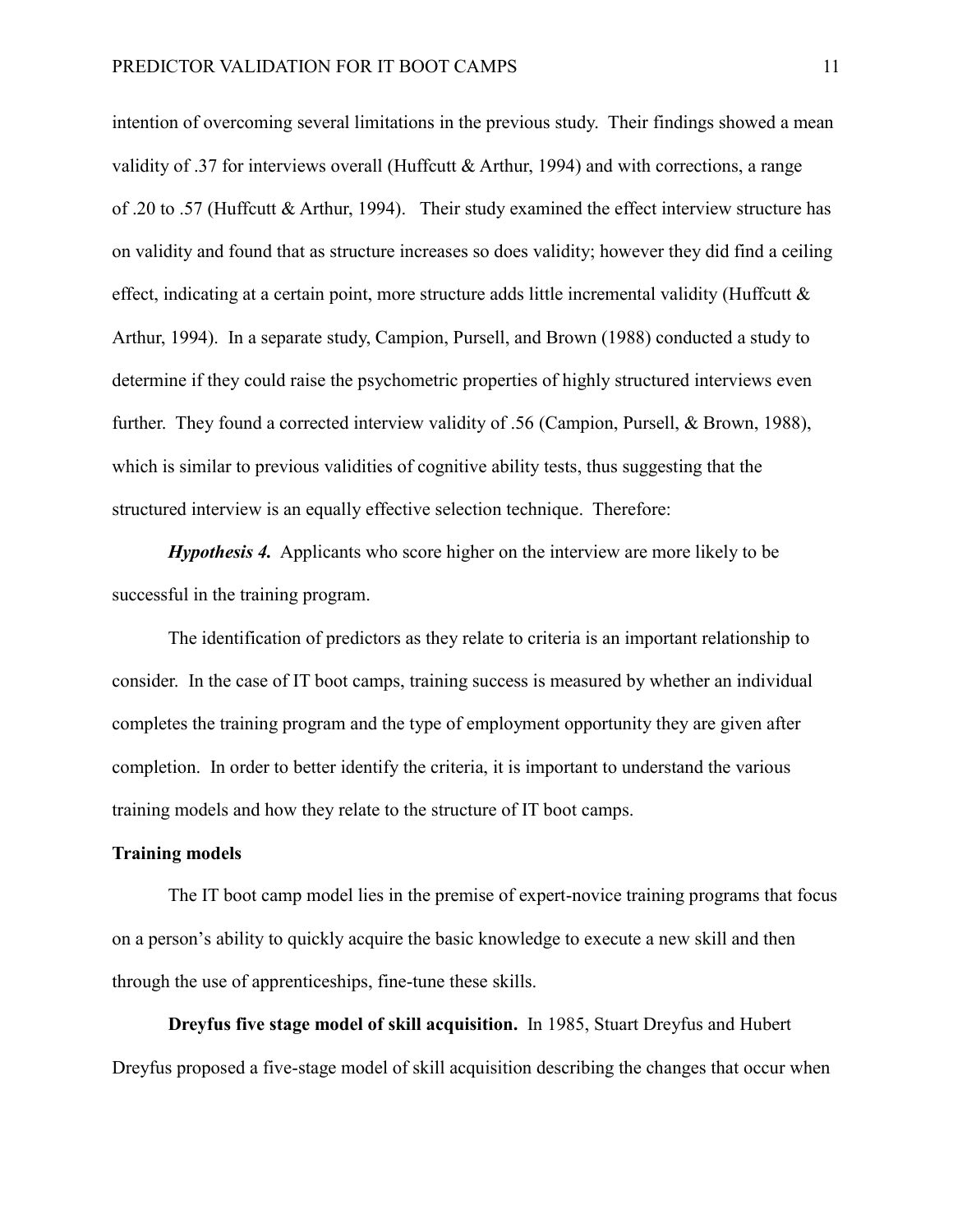moving from a novice learner to master (Dreyfus & Dreyfus, 1980). The argument Dreyfus and Dreyfus (1985) make is that "skill in its minimal form is produced by following abstract formal rules, but that only experiences with concrete cases can account for high levels of performance" (p.5). This original model described the stages as: novice, competent, proficient, expert, and master (Dreyfus & Dreyfus, 1985). In 2004, the model was modified by Stuart Dreyfus to include the following stages: novice, advanced beginner, competence, proficiency, and expertise. The 2004 model will be referenced going forward and applied to the process of learning software development in the coding boot camp setting.

*Novice stage*. According to Dreyfus (2004) the first stage is called Novice and is characterized as simply learning rules and following them. Context has not yet been provided to learners. For coding boot camps, this is the pre-work stage before the boot camp begins where applicants are learning the basics of software development and have not yet had any classroom instruction.

*Advanced Beginner stage.* The second stage, Advanced Beginner, builds on the rules and begins to put context with them, thus teaching the learner instructional maxims or examples of when certain rules do and do not apply. Students that have begun the in class instruction and have also worked through modules to apply their learnings are in this advanced beginner stage.

*Competency stage*. Stage three, Competency, could be considered the breaking point for many new learners as the learner in this stage feels overwhelmed with how and when to apply the rules to contexts and build their library of knowledge. The learner also experiences emotion, both positively and negatively, and feels remorse when their actions lead to failure. The emotional aspect of this stage is what assists some learners in moving ahead and holding others back. Dreyfus (2004) explains that this emotional investment and taking responsibility for one's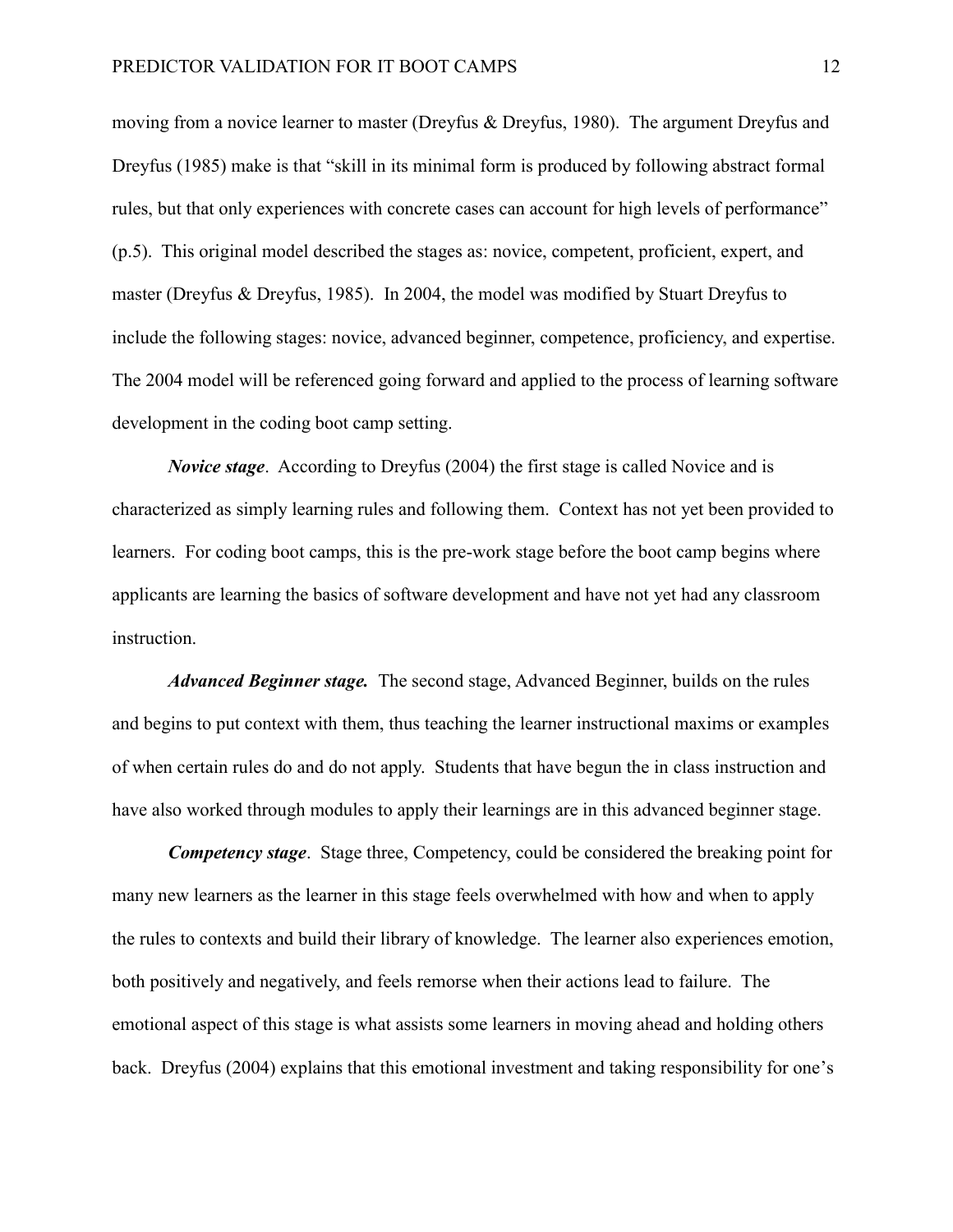actions, both the successful and unsuccessful ones, strengthens the learner's perspective on what works and does not. Students in the heat of the boot camp training program will remain in this stage as they make mistakes and begin to learn what is required to succeed in this profession. The peak of boot camp will likely take an emotional and mental toll on the learner, but once they push through, their confidence will be restored.

*Proficiency stage.* In stage four, Proficiency, the learner begins to discriminate between situations and while he/she now sees what needs to be done, he/she still must think about it and then decide how to do it; the action is not yet automatic. For learners in the boot camp, most have likely reached the proficiency stage by the end of formal training in boot camp. They should feel confident in their abilities as they transition into apprenticeships.

*Expertise stage.* The final stage, Expertise, is characterized by the automation of responses meaning they intuitively know what to do immediately. No longer is the learner thinking about what to do because they have experienced many unique situations and know the appropriate response. As an expert, the learner now focuses on new and unusual experiences because the others no longer require much thinking (Dreyfus, 2004). In this final stage of skill acquisition, the learner has applied his/her learnings to real work situations and responses have become almost automatic when solving issues related to software development. For boot camp graduates, they should move towards becoming an expert at the end of their apprenticeships and as they move forward in their career. The expectation is not that they are experts in software development when they graduate, but rather they have a solid understanding and can troubleshoot problems independently.

The Dreyfus model is an important tool to aid instructors and future managers in understanding where students that are currently in or have recently completed a coding academy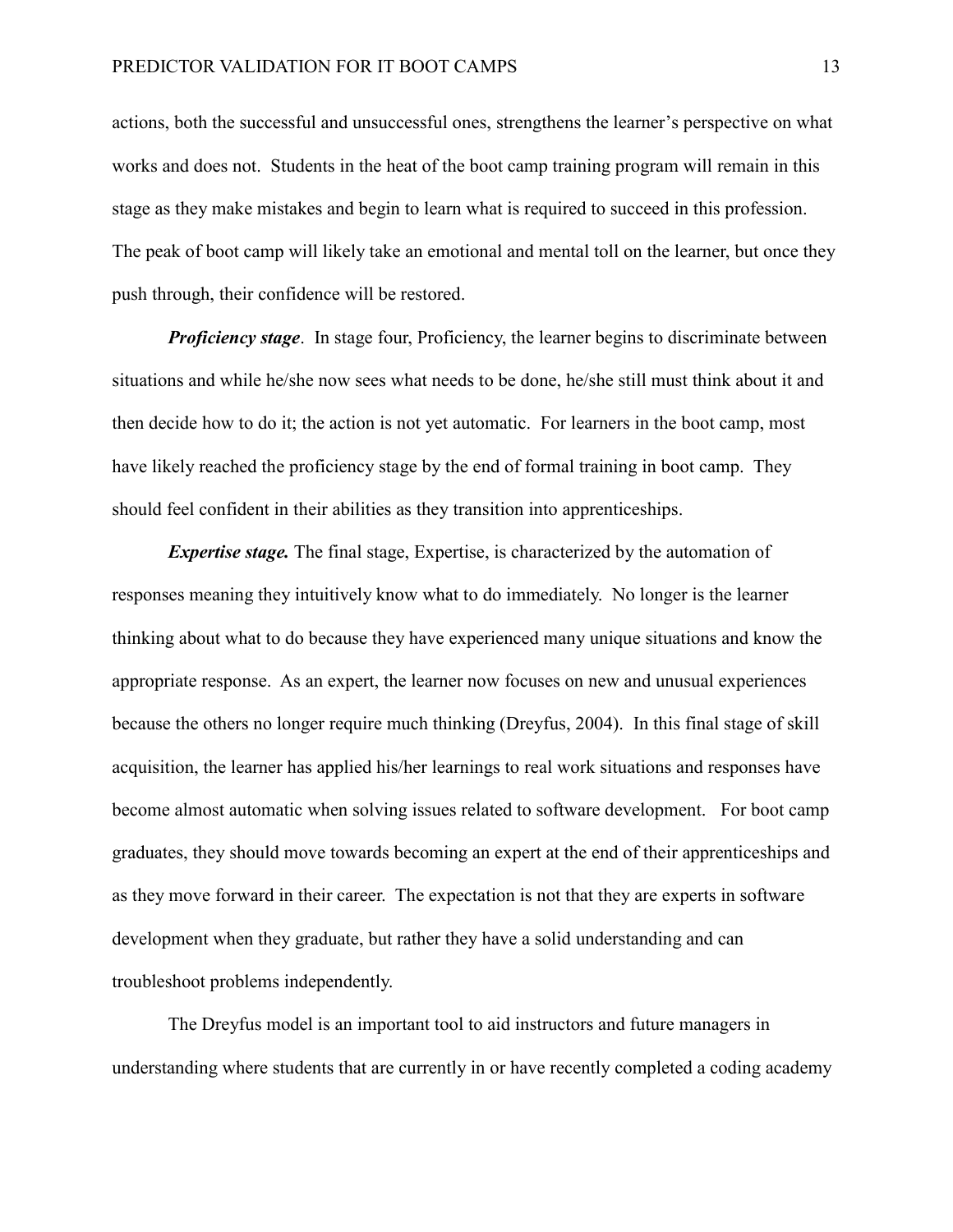#### PREDICTOR VALIDATION FOR IT BOOT CAMPS 14

program may be. Students may not necessarily move through each stage at the same pace and therefore instructors need to be cognizant of these individual differences and be willing to provide feedback accordingly. For example, at completion of the boot camp, some students may move into an apprenticeship at the proficiency stage, and others may only be at the competency stage, but with additional on-the-job training, they will quickly move to the next stage.

For the present study, a series of analyses will examine whether specific or combinations of predictors are valid predictors of training performance in this coding academy. Figure 1 illustrates this relationship of predictors and the Dreyfus (2004) stages. As an example, stage three in the 2004 Dreyfus model emphasizes the importance of learners pushing through the emotional challenges of learning a new skill. In the case of the IT boot camp, this will play out by how students manage the time commitment, pressure to learn quickly, and acquire the skills dictated by the program. Furthermore, by identifying which predictors matter most for each stage of skill acquisition, these qualifiers can serve as a guideline for instructors to better asses what stage learners join at and how to design curriculum and assignments accordingly (Honken, 2013).



*Figure 1.* Relationship model of predictors and training stages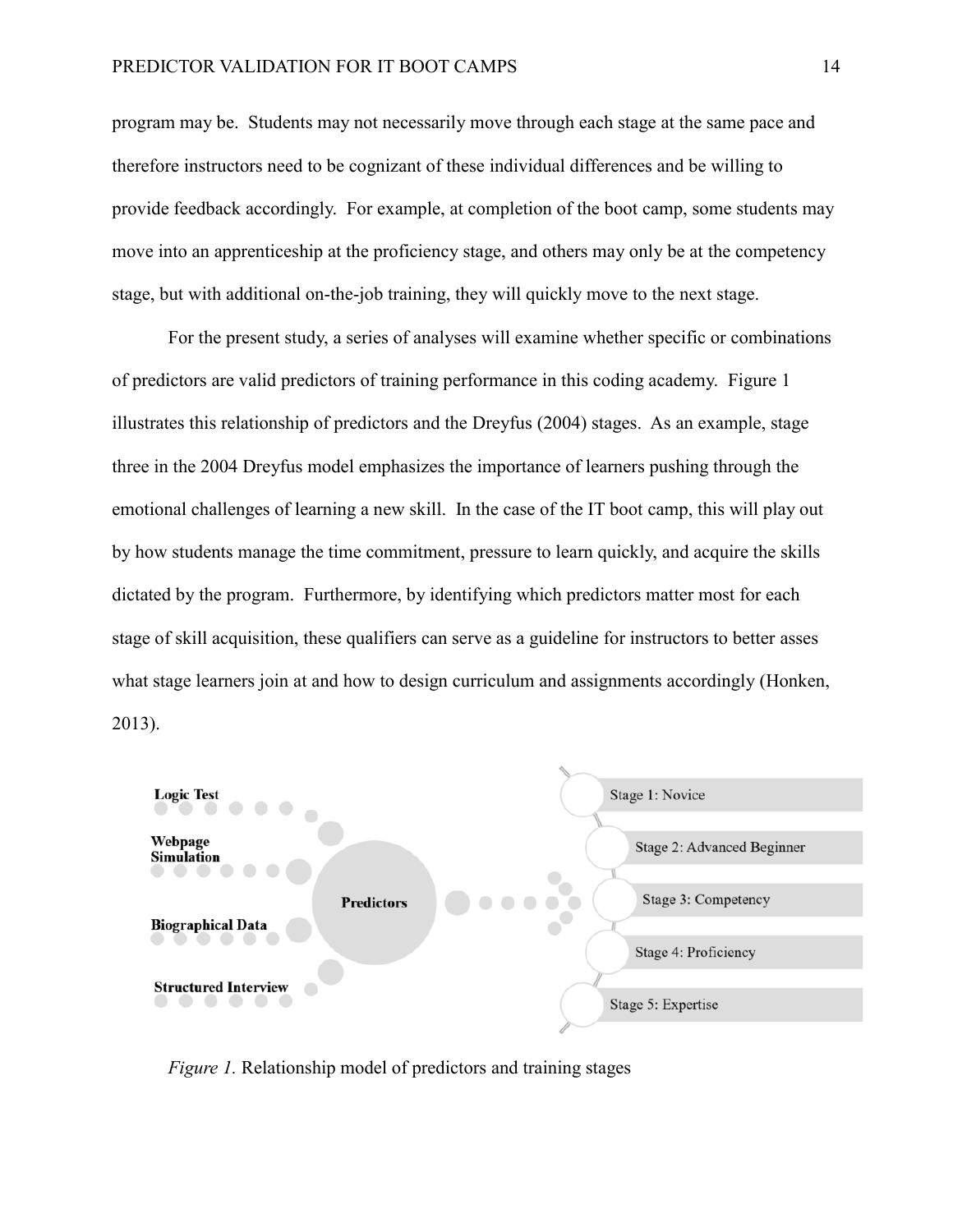#### **Method**

# <span id="page-15-1"></span><span id="page-15-0"></span>**Participants**

A total of 103 students of [company name] were included as participants in this study. Five cohorts with 19-22 students in each were included beginning with cohort "A" in April 2015 and concluding with cohort "E" in February 2016. Throughout the course of the program, a total of four students dropped out, one from cohort B, one from cohort C, and two from cohort D; therefore, the remaining 99 students were used in analyses. The student make-up was 58% male, 37% female and homogeneous with 3% Black, 6% Hispanic, 6% Asian, and 86% White. No students self-identified as "Islander" or "Native American." A breakdown of demographics by cohort is included in Table 1.

Table 1

| Cohort        |       |       |     |     |     |                  |                  | µ Age SD Age Female Male White Asian Black Hispanic Other |                |
|---------------|-------|-------|-----|-----|-----|------------------|------------------|-----------------------------------------------------------|----------------|
| A             | 30.63 | 5.85  | 11  | 9   | 20  | $\theta$         | $\boldsymbol{0}$ | $\theta$                                                  | $\theta$       |
| B             | 37.10 | 19.20 | 9   | 13  | 19  | $\overline{1}$   |                  |                                                           |                |
| $\mathcal{C}$ | 31.28 | 7.25  | 6   | 12  | 14  | $\mathbf{1}$     |                  | $\mathcal{D}_{\mathcal{L}}$                               | $\overline{0}$ |
| D             | 39.14 | 21.20 | 6   | 11  | 14  | 2                | 1                | $\mathcal{D}_{\cdot}$                                     | $\theta$       |
| E             | 34.22 | 7.36  | 22  | 6   | 18  | 2                | $\overline{0}$   |                                                           | 2              |
| Totals        | 34.50 | 5.85  | 38  | 60  | 85  | $\boldsymbol{0}$ | $\overline{0}$   | $\theta$                                                  | $\overline{0}$ |
| Percentage    |       |       | 37% | 58% | 83% | 6%               | 3%               | 6%                                                        | 3%             |

|  | <b>Student Demographic Information</b> |  |
|--|----------------------------------------|--|
|  |                                        |  |

#### <span id="page-15-2"></span>**Measures**

In order to validate predictors, scores on a variety of cognitive, non-cognitive, and experience-based measures were considered. A multiple-hurdles approach was used, meaning that applicants must pass the logic test, short answer questionnaire, and webpage simulation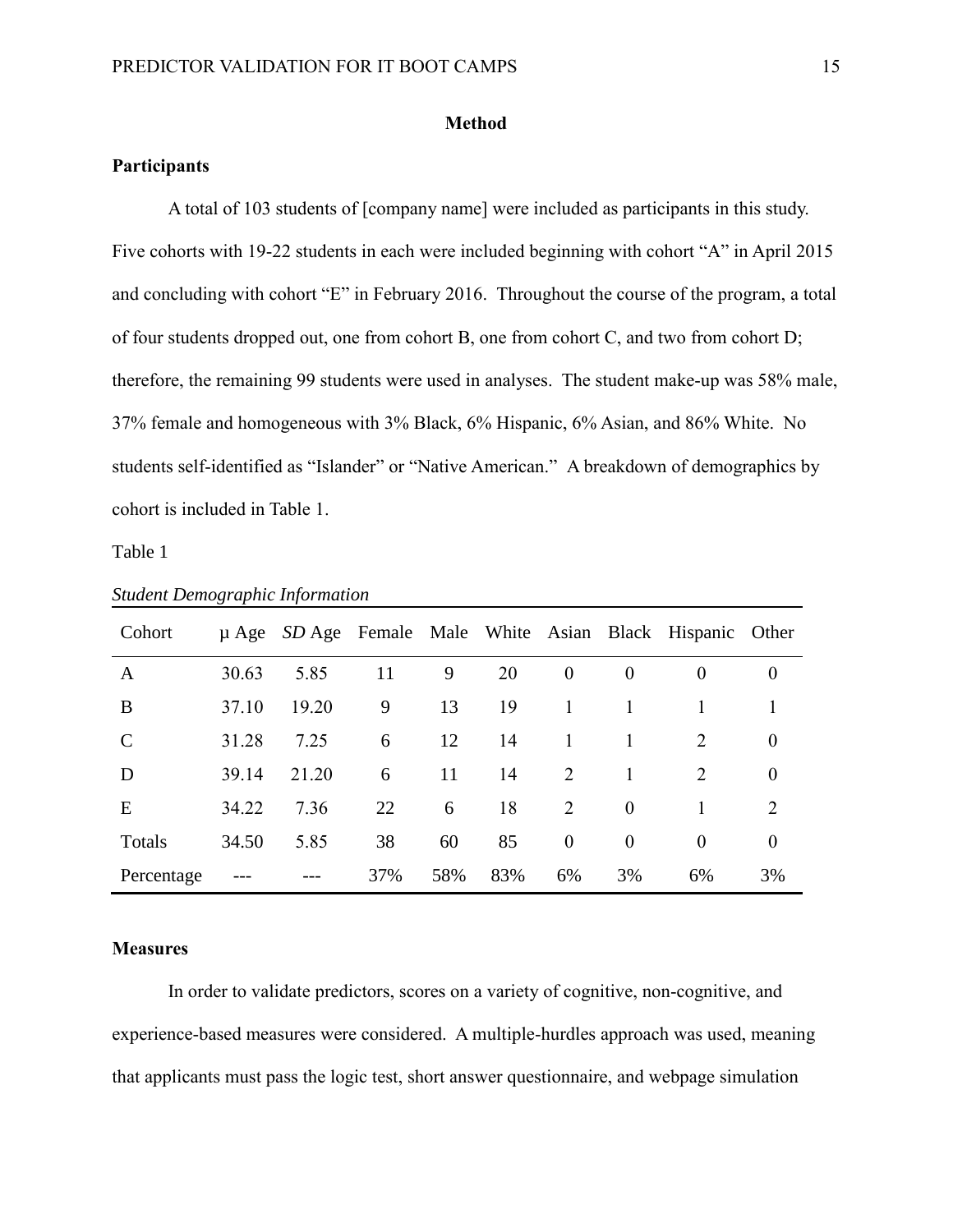before moving on to the interview stage. Scores on all measures were used individually as part of an applicant's overall score.

*Cognitive predictors.* A logic test was administered to all applicants to measure basic cognitive ability. This test was created by [company name] and is part of the three online assessments used in the selection funnel. Scores on the logic test ranged from three to 11 with the mean score across all participants being 8.71. Table 2 shows the minimum, maximum, and mean logic test scores across all cohorts.

Table 2

| Cohort  | Min | Max | μ    | SD   |
|---------|-----|-----|------|------|
| A       | 7   | 11  | 9.40 | 1.54 |
| B       | 3   | 11  | 8.18 | 2.59 |
| C       | 3   | 11  | 8.47 | 2.29 |
| D       | 5   | 11  | 9.10 | 1.77 |
| E       | 5   | 11  | 8.45 | 1.65 |
| Overall | 3   | 11  | 8.71 | 2.03 |

*Logic Test Score Ranges Across All Cohorts*

*Non-cognitive predictors.* A general application with demographic information as well as short answer questions was administered to all applicants. The purpose of the general application was to identify themes related to resilience and grit as well as collect basic information on each applicant. The general application consists of six, short-answer questions, each of which was scored on a one to five scale and then totaled for an overall score ranging from 14 to 30. Table 3 shows the minimum, maximum, and mean short answer questionnaire scores across all cohorts.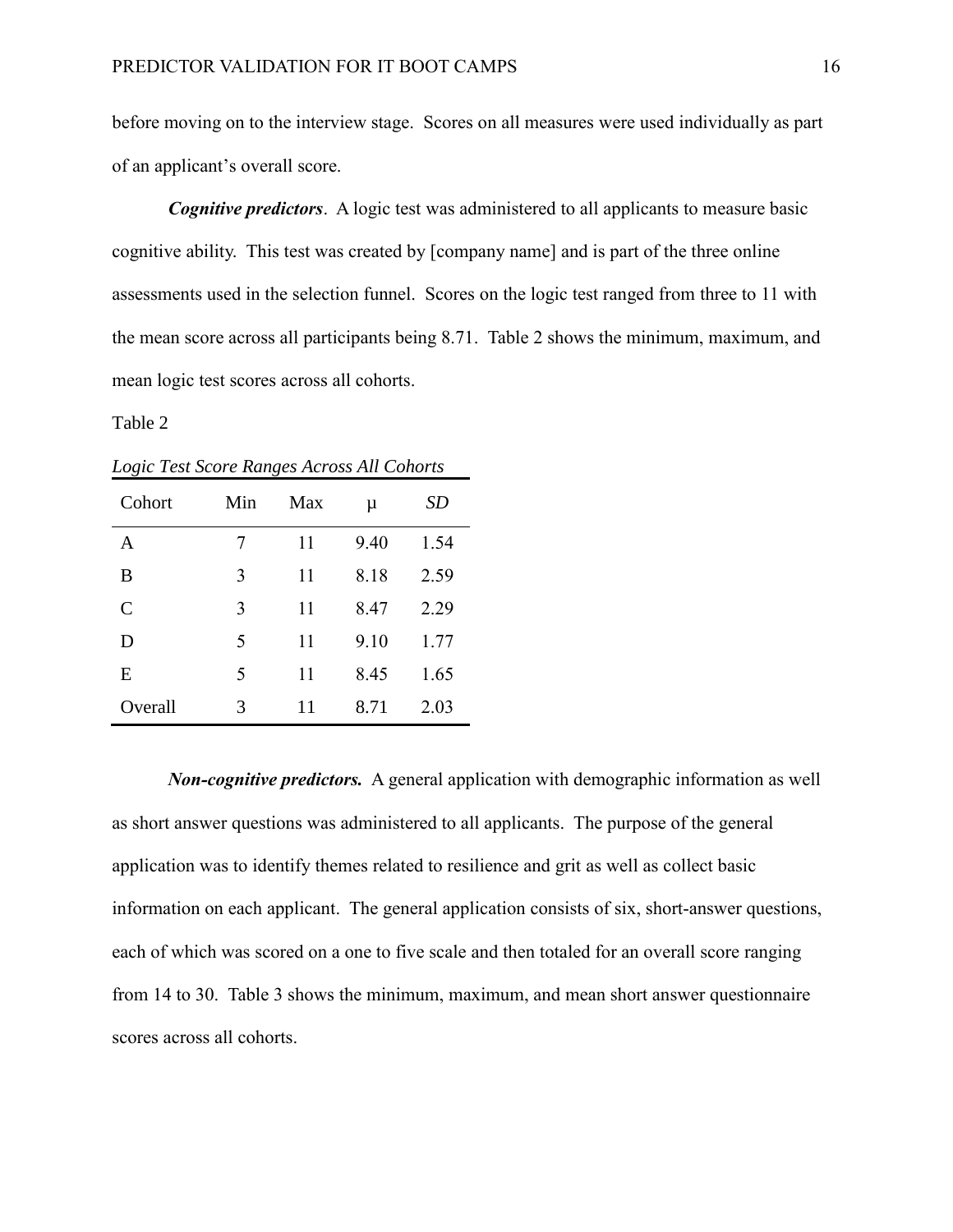$\overline{3}$ 

| Cohort        | Min | Max | …o-<br>μ | <b>SD</b> |
|---------------|-----|-----|----------|-----------|
| A             | 20  | 30  | 24.85    | 3.17      |
| B             | 18  | 30  | 23.36    | 3.14      |
| $\mathcal{C}$ | 16  | 26  | 22.05    | 3.01      |
| D             | 14  | 27  | 21.90    | 3.73      |
| E             | 14  | 29  | 22.95    | 4.16      |
| Totals        | 14  | 30  | 23.04    | 3.57      |

*Short Answer Questionnaire Score Ranges Across All Cohorts*

*Experience-based predictors.* To assess experience, applicants were asked to submit their resume in the form of a webpage simulation which was then scored by a trained rater. The purpose of the webpage simulation was to understand the individual's experience with software development, as well as gauge their interest and willingness to learn and try new skills. Scores ranged from two to five. Table 4 shows the minimum, maximum, and mean simulation scores across all cohorts.

Table 4

| Cohort  | Min | Max | μ    | SD   |
|---------|-----|-----|------|------|
| A       | 3   | 5   | 3.85 | 0.81 |
| B       | 2   | 5   | 3.55 | 1.01 |
| C       | 2   | 4   | 3.26 | 0.73 |
| D       | 2   | 5   | 3.60 | 0.99 |
| E       | 2   | 5   | 3.59 | 0.73 |
| Overall | 2   | 5   | 3.57 | 0.87 |

*Webpage Simulation Score Ranges Across All Cohorts*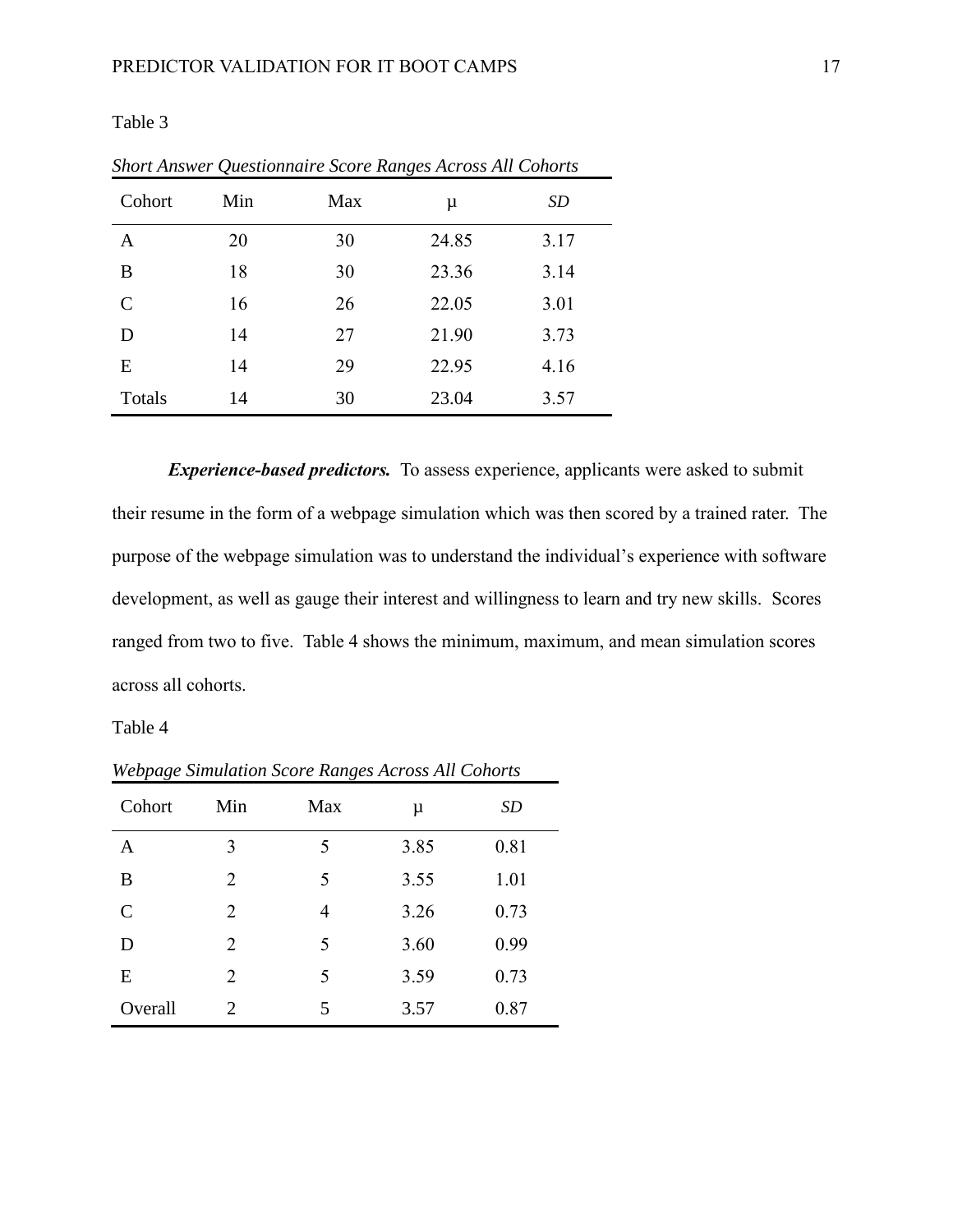Additionally, a structured phone interview was conducted with applicants who successfully passed the logic test, short answer questionnaire, and webpage simulation. Interviews were conducted one-on-one by a member of the [company] team. The applicant's responses were subjectively scored as either "meets expectations" or "exceptional," indicating responses were above and beyond. There was low variability in scores as 99 participants were rated as "meets expectations" and four participants (one participant in cohort A and three participants in cohort D) were rated as "exceptional."

Feedback is a critical component of [company's] process, so in addition to the applicant information, daily mood, efficacy, and support scores were used as criteria. As part of the classroom experience in weeks six through eighteen, all students were sent a daily survey (see Appendix A) to voluntarily complete based on their experience that day as it related to their overall mood, confidence in their abilities (efficacy), and how supported they felt by [company] staff. These daily scores were on a five-point Likert scale with one indicating a low score and five indicating a high score.

### <span id="page-18-0"></span>**Procedure**

A correlational study using archival data was used to examine the relationship between predictors and criteria for all participants. All information on applicants used was archival data. This design was chosen given the real-life context of the training program. For data collection, all scores related to the application process as well as scores derived throughout training were considered. A discriminatory factor analysis was used to predict which predictors best classify learners by stage in the training process.

Furthermore, it was anticipated that analyses could indicate where jumps between training stages occur thereby informing instructors of the key turning points throughout training.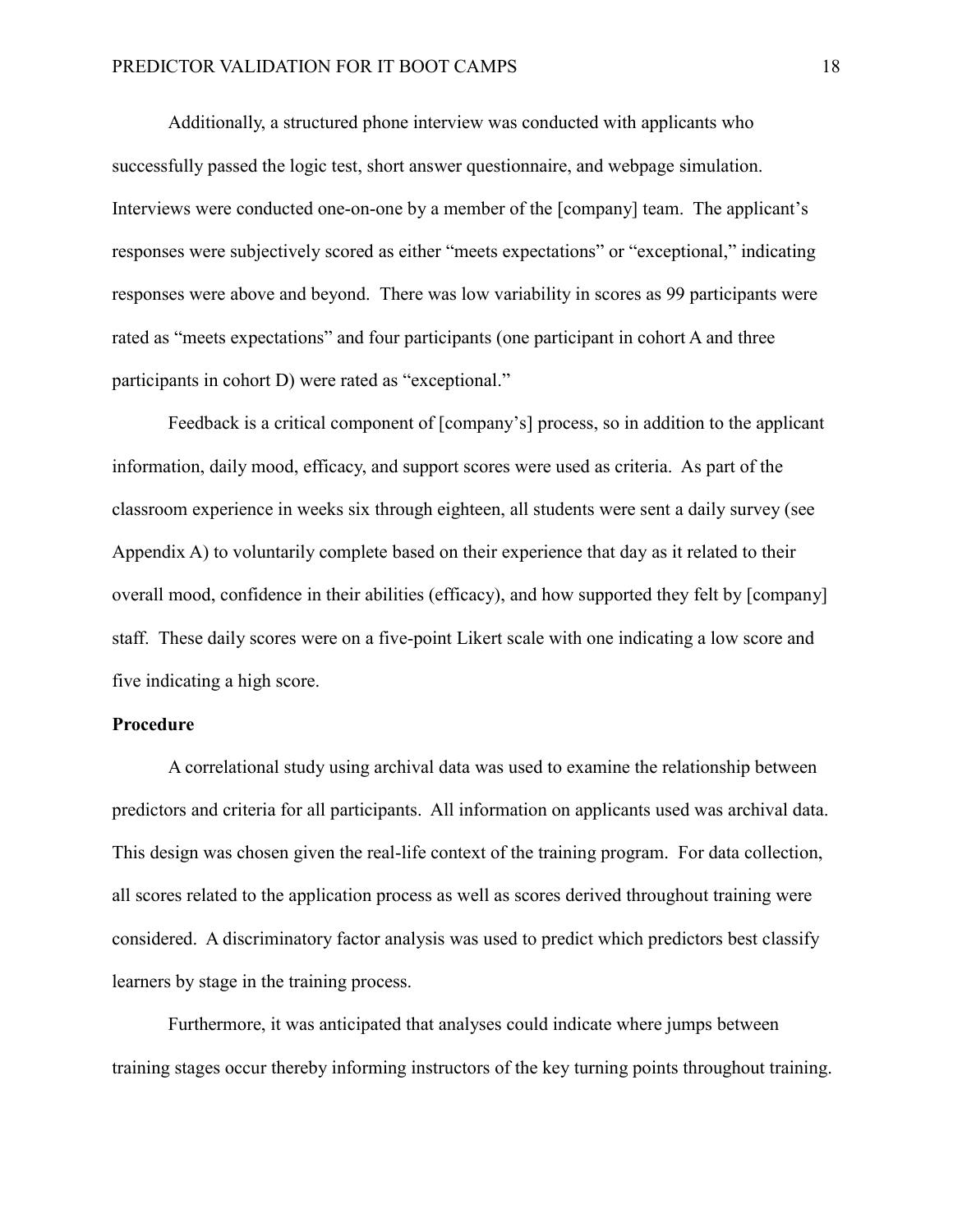Finally, results of the study illustrated a profile of the learners that are most likely to be successful in the training program. These results are helpful to the coding academy as they continue to fine-tune their selection procedures and focus on the differentiating predictors that ultimately lead to more successful graduates of the program.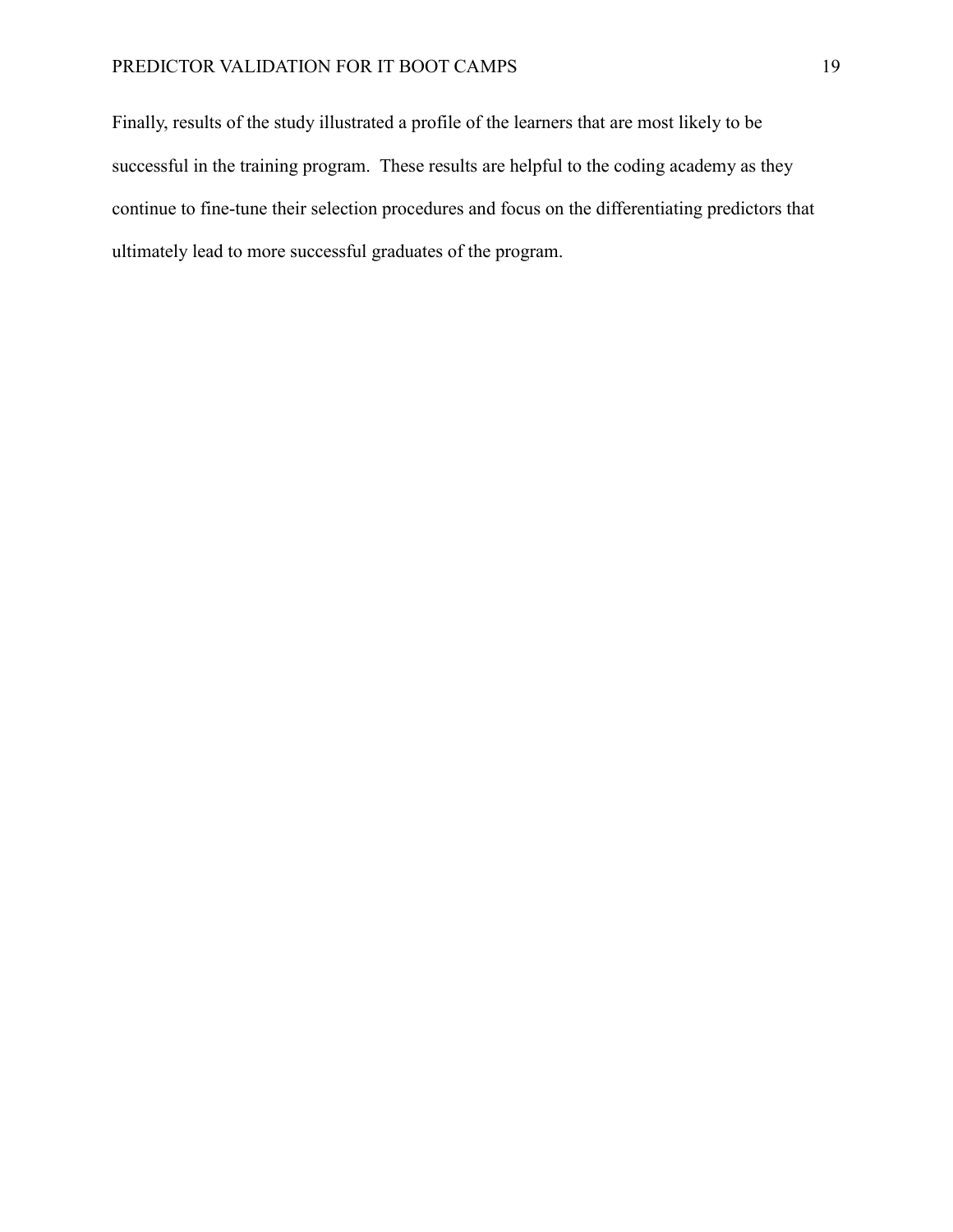#### **Results**

#### <span id="page-20-1"></span><span id="page-20-0"></span>**Training success defined**

Before testing the hypotheses, the first step was to define success in the boot camp training program. The training program is split into three phases, each lasting six weeks. The first phase involves six weeks of pre-work where students complete self-paced online modules prior to classroom work. Phase two occurs during weeks seven through 12 and is primarily lecture-based training in a classroom setting. During phase two students are expected to complete individual assignments daily and weekly to assess individual progress through curriculum topics. The third and final phase of the training program occurs in the classroom from weeks 13 to 18. However, the work during this final phase transitions from lecture-based to project-based learning where students are expected to apply classroom learnings to real-world projects and work effectively on teams. Results from these daily survey questionnaires were averaged to compute overall mood, efficacy, and support scores for each candidate and then used as outcome variables in the analyses. Additional new variables were computed to look at score means for mood, efficacy, and support for the first half of classroom training as well as the second half of classroom training. The purpose of creating these mean scores for the first and second halves of training was to capture the change from lecture-based to project-based learning. Finally, mood, efficacy, and support scores were averaged from week one of classroom training (Week 1 Mean Score), week two (Week 2 Mean Score), week four (Week 4 Mean Score), week six (Week 6 Mean Score) and the final two weeks (Weeks 11 and 12 Mean Score) of training. These time points were selected based on the curriculum topics provided by [company] and the five stages of the Dreyfus Training Model (Dreyfus, 2004). Students with less than 20 responses over the 60 classroom days were removed, leaving 62 of the total 103 cases remaining.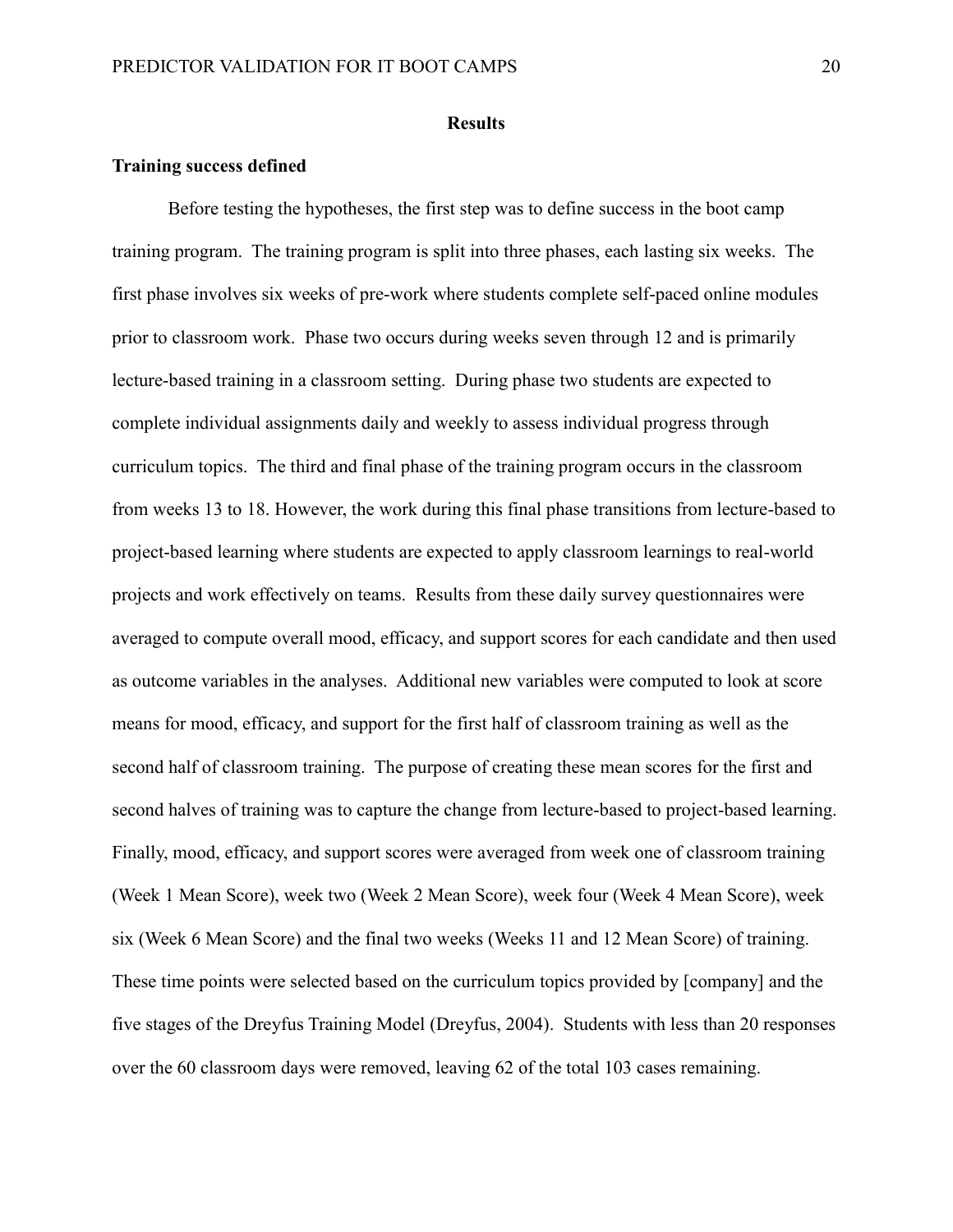#### <span id="page-21-0"></span>**Correlational analyses**

**Hypothesis 1.** To test the first hypothesis, a correlation analysis was utilized.

Correlations among the logic test scores and the mean efficacy scores for week one, week two, week four, week six, and the final two weeks were compared using an alpha level of .05. Results showed logic scores were significantly and positively related to week one mean efficacy scores (*r*=.38, *p*=.002), mean efficacy scores from the first six weeks of training (*r*=.27, *p*=.03), and overall mean efficacy scores ( $r=32$ ,  $p=01$ ). Table 5 shows these correlation results across all time periods.

Table 5

Variable N <sub>n</sub> *SD r* Logic Score 64 9.00 1.89 -Week 1 Mean Efficacy Score 64 3.77 0.60  $.38***$ Week 2 Mean Efficacy Score 64 3.44 0.65 .24 Week 4 Mean Efficacy Score 63 63 3.38 0.62 .18 Week 6 Mean Efficacy Score 62 62 3.47 0.69 .17 Weeks 11 and 12 Mean Efficacy Score  $36$   $3.77$   $0.62$   $.31$ First Half Mean Efficacy Score 64 3.45 0.50  $.27*$ Second Half Mean Efficacy Score 62 62 3.61 0.53 .25 Overall Mean Efficacy Score 64 3.50 0.47  $.32^*$ \*Significant at  $p < 0.05$  level \*\*Significant at  $p < 0.01$  level

*Means, Standard Deviations, and Correlations Between Logic Test Score and Efficacy Scores*

After significant correlation results were identified, a linear regression analysis was conducted with logic scores as the independent variable and week one mean efficacy score as the dependent variable. Results indicated a significant prediction,  $(\beta = .38, t(62) = 3.23, p = .002)$ . Logic test scores also explained a meaningful amount of variance in week one efficacy scores,  $R^2 = .14, F(1, 62) = 10.41, p = .002$ . A second linear regression of mean efficacy scores from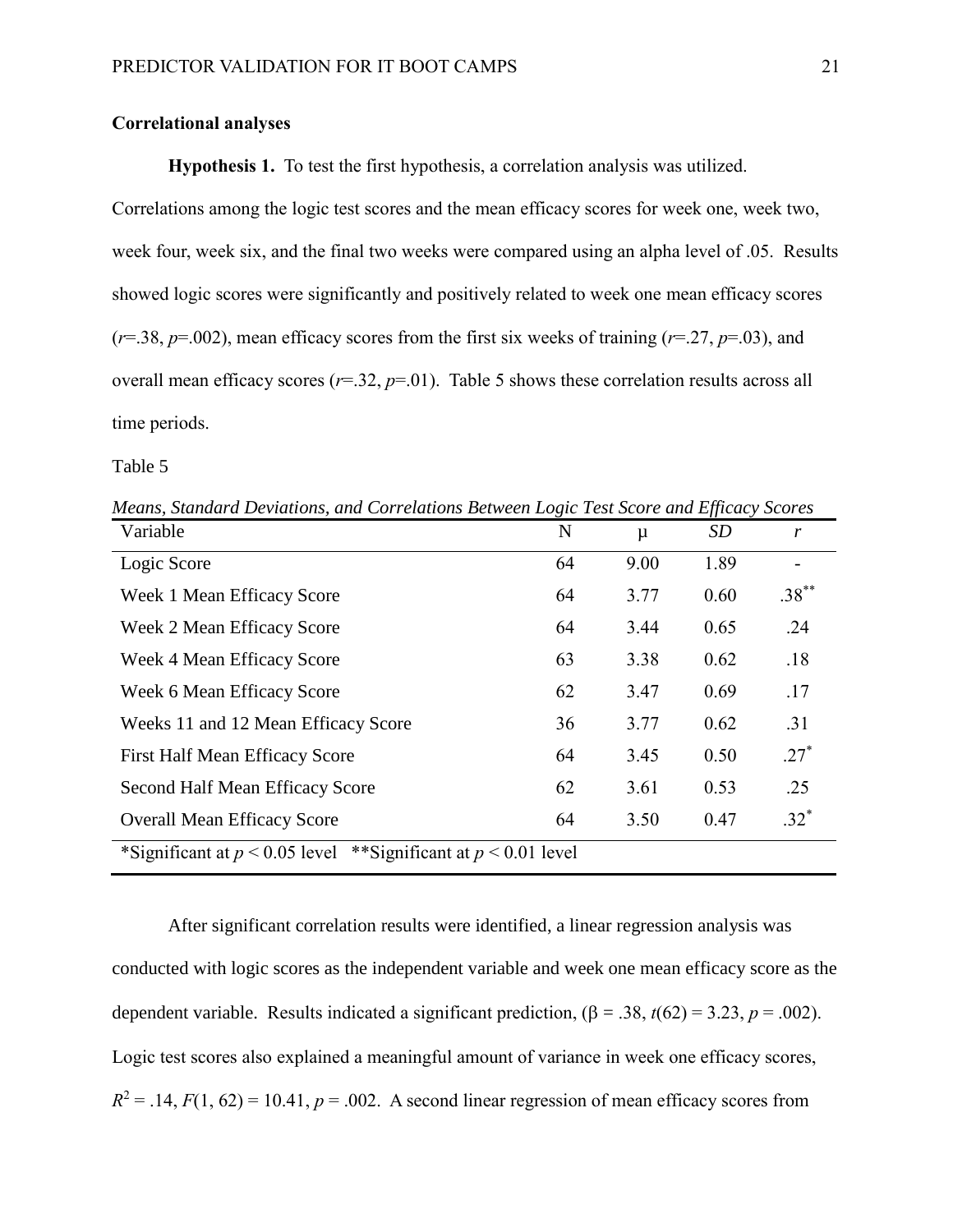weeks one through six on logic test scores indicated a significant prediction,  $(\beta = .27, t(62))$  $= 2.19, p = .03$ ). Logic test scores explained a small amount of variance in week one through six mean efficacy scores,  $R^2 = 0.07$ ,  $F(1, 62) = 4.81$ ,  $p = 0.03$ . A final linear regression of overall efficacy scores means across all 12 weeks indicated a significant prediction,  $(\beta = 32, t(62)=2.64, p=0.01)$ . Logic tests scores explained a meaningful amount of variance in the overall efficacy scores,  $R^2$  $=$ .10, *F*(1, 62) = 6.98, *p*=.01. These results suggest that logic tests scores do predict training efficacy, supporting hypothesis 1.

**Hypothesis 2.** For the second hypothesis, education level was dichotomized into two groups, the first being participants with below an Associate's Degree, which included participants that self-identified as having "some college" and "high school." The second group included participants with education levels above an Associate's Degree which included the following groups: "Associate's Degree", "Bachelor's Degree", and "Graduate Degree." A total of 27 participants were included in the "less than Associate's Degree" group and 72 participants were included in the "Associate's Degree plus" group. A point-biserial correlation was conducted to examine the relationship of education level and mean efficacy scores for week one, week two, week four, week six, the final two weeks, the first half of training, the second half of training, and overall. Results showed a negative, significant relationship between overall efficacy score and education level  $(r_{pb} = -0.26, p = 0.04)$ , suggesting participants with lower education levels have higher overall efficacy scores in training. Hypothesis two was therefore not supported and Table 6 shows the results of the point-biserial correlation analysis.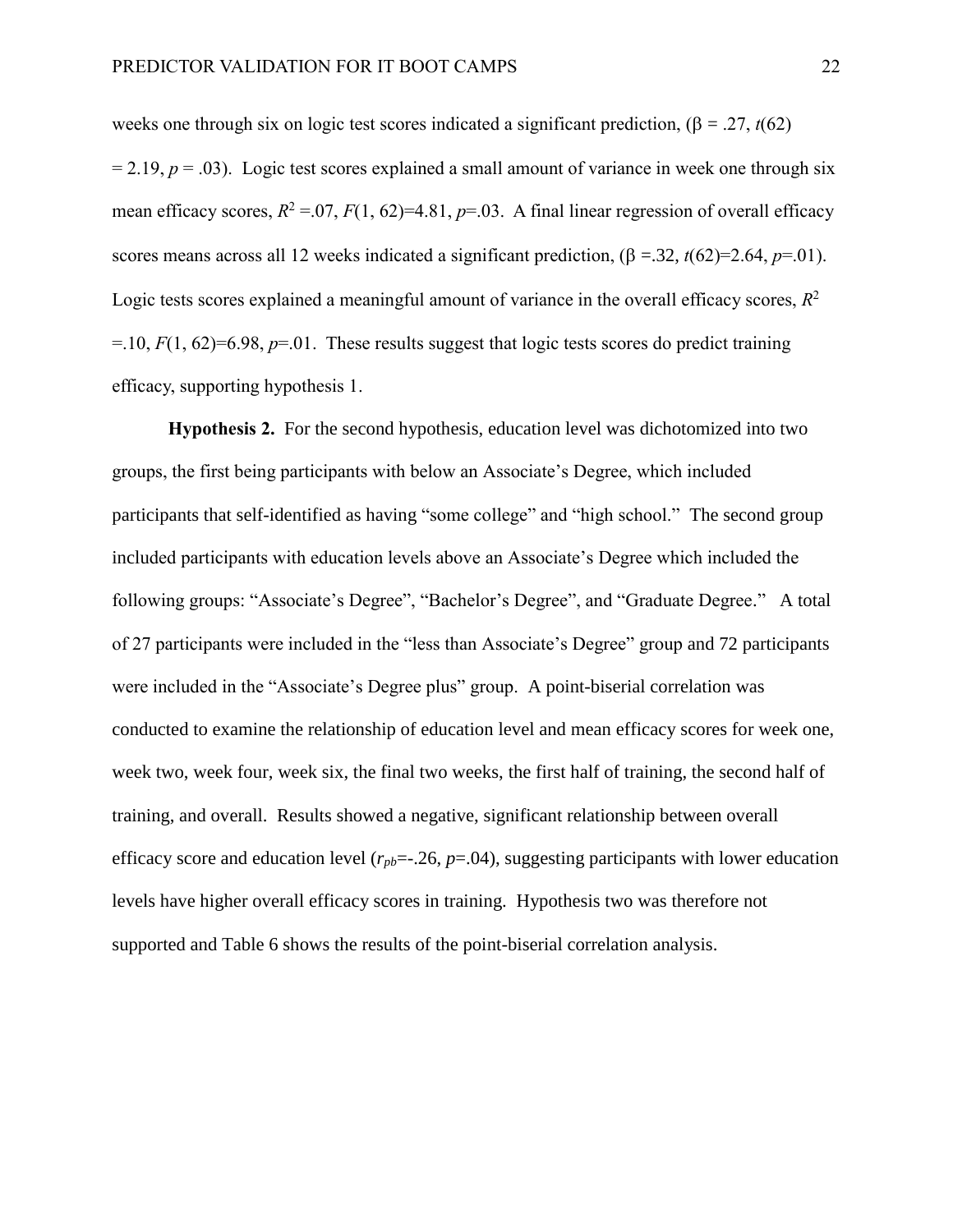| able |  |
|------|--|
|------|--|

| Variable                              | N                                 | $\mu$ | SD   | r       |  |  |  |
|---------------------------------------|-----------------------------------|-------|------|---------|--|--|--|
| <b>Education Level</b>                | 63                                | 3.63  | 1.15 |         |  |  |  |
| Week 1 Mean Efficacy Score            | 64                                | 3.77  | 0.60 | $-.05$  |  |  |  |
| Week 2 Mean Efficacy Score            | 64                                | 3.44  | 0.65 | $-.16$  |  |  |  |
| Week 4 Mean Efficacy Score            | 63                                | 3.38  | 0.62 | $-.22$  |  |  |  |
| Week 6 Mean Efficacy Score            | 62                                | 3.47  | 0.69 | $-.23$  |  |  |  |
| Weeks 11 and 12 Mean Efficacy Score   | 36                                | 3.77  | 0.62 | $-.23$  |  |  |  |
| <b>First Half Mean Efficacy Score</b> | 64                                | 3.50  | 0.47 | $-.04$  |  |  |  |
| Second Half Mean Efficacy Score       | 64                                | 3.45  | 0.50 | $-.24$  |  |  |  |
| <b>Overall Mean Efficacy Score</b>    | 62                                | 3.61  | 0.53 | $-.26*$ |  |  |  |
| *Significant at $p < 0.05$ level      | **Significant at $p < 0.01$ level |       |      |         |  |  |  |

*Means, Standard Deviations, and Correlations Between Education Level and Efficacy Scores*

**Hypothesis 3.** Correlation analyses were also used to test hypothesis three which examined the relationship of scores on the webpage simulation with efficacy scores at various time points throughout training. None of the time points showed a significant relationship; therefore, hypothesis three was not supported. Table 7 below shows results of the correlations conducted.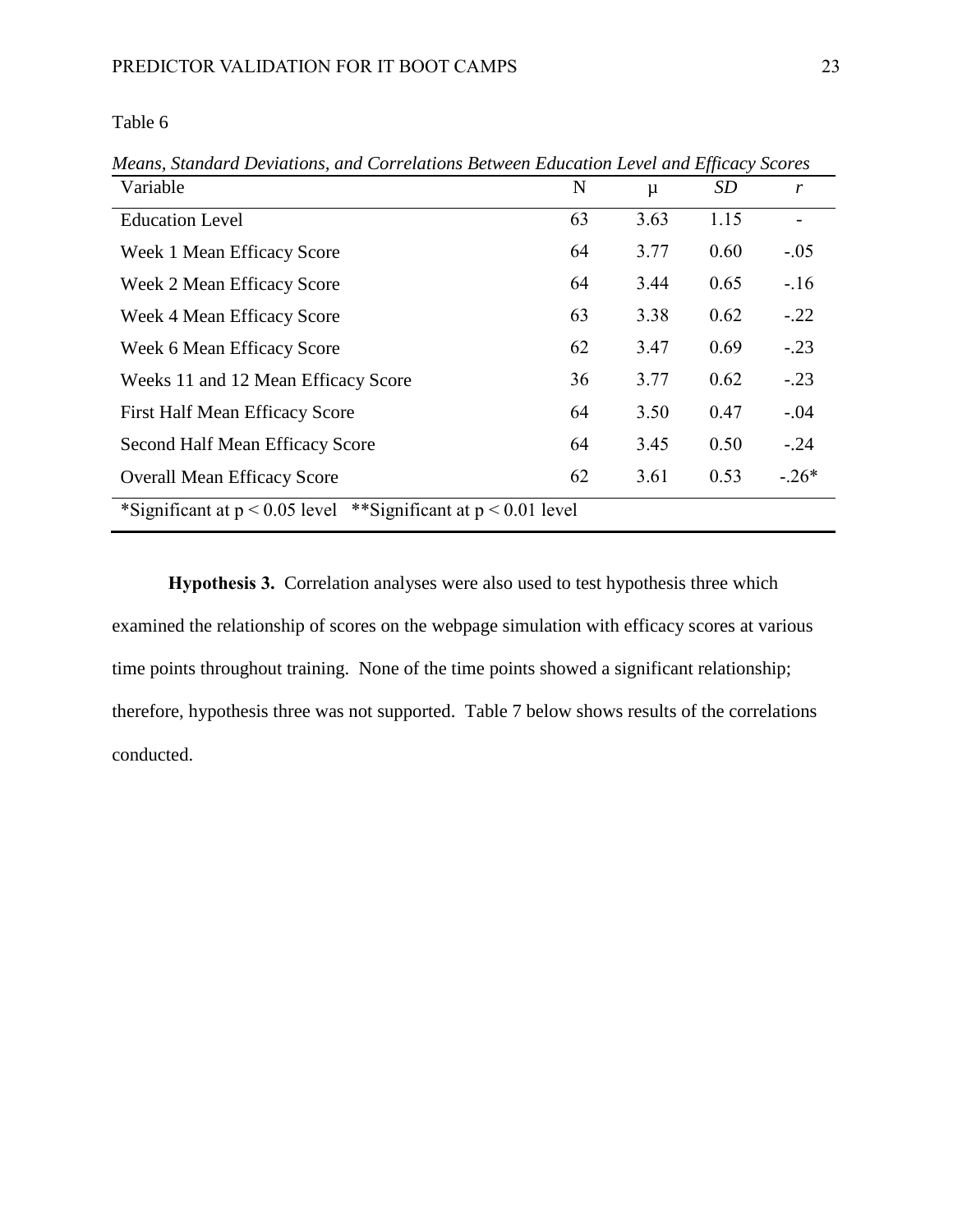## Table 7

| Variable                                                              | $\mathbf N$ | μ    | SD   | r      |
|-----------------------------------------------------------------------|-------------|------|------|--------|
| <b>Webpage Simulation Score</b>                                       | 64          | 3.66 | 0.86 |        |
| Week 1 Mean Efficacy Score                                            | 64          | 3.77 | 0.60 | .05    |
| Week 2 Mean Efficacy Score                                            | 64          | 3.44 | 0.65 | .18    |
| Week 4 Mean Efficacy Score                                            | 63          | 3.38 | 0.62 | .08    |
| Week 6 Mean Efficacy Score                                            | 62          | 3.47 | 0.69 | $-.13$ |
| Weeks 11 and 12 Mean Efficacy Score                                   | 36          | 3.77 | 0.62 | .12    |
| <b>First Half Mean Efficacy Score</b>                                 | 64          | 3.45 | 0.50 | .09    |
| Second Half Mean Efficacy Score                                       | 62          | 3.61 | 0.53 | .00    |
| <b>Overall Mean Efficacy Score</b>                                    | 64          | 3.50 | 0.47 | .09    |
| *Significant at $p < 0.05$ level<br>**Significant at $p < 0.01$ level |             |      |      |        |

*Means, Standard Deviations, and Correlations Between Simulation and Efficacy Scores*

**Hypothesis 4.** Correlation analyses were used to test the final hypothesis, which examined interview scores and training success. Results showed no significant relationships; therefore, hypothesis four was not supported. Table 8 displays the correlation results.

Table 8

*Means, Standard Deviations, and Correlations Between Interview and Efficacy Scores*

|                                                                       |    |       | IJ        |        |  |  |
|-----------------------------------------------------------------------|----|-------|-----------|--------|--|--|
| Variable                                                              | N  | $\mu$ | <b>SD</b> | r      |  |  |
| <b>Interview Score</b>                                                | 64 | 0.05  | 0.21      |        |  |  |
| Week 1 Mean Efficacy Score                                            | 64 | 3.77  | 0.60      | .02    |  |  |
| Week 2 Mean Efficacy Score                                            | 64 | 3.44  | 0.65      | $-.07$ |  |  |
| Week 4 Mean Efficacy Score                                            | 63 | 3.38  | 0.62      | $-.12$ |  |  |
| Week 6 Mean Efficacy Score                                            | 62 | 3.47  | 0.69      | $-.08$ |  |  |
| Weeks 11 and 12 Mean Efficacy Score                                   | 36 | 3.77  | 0.62      | .25    |  |  |
| <b>First Half Mean Efficacy Score</b>                                 | 64 | 3.45  | 0.50      | $-.08$ |  |  |
| Second Half Mean Efficacy Score                                       | 62 | 3.61  | 0.53      | .10    |  |  |
| <b>Overall Mean Efficacy Score</b>                                    | 64 | 3.50  | 0.47      | .00    |  |  |
| *Significant at $p < 0.05$ level<br>**Significant at $p < 0.01$ level |    |       |           |        |  |  |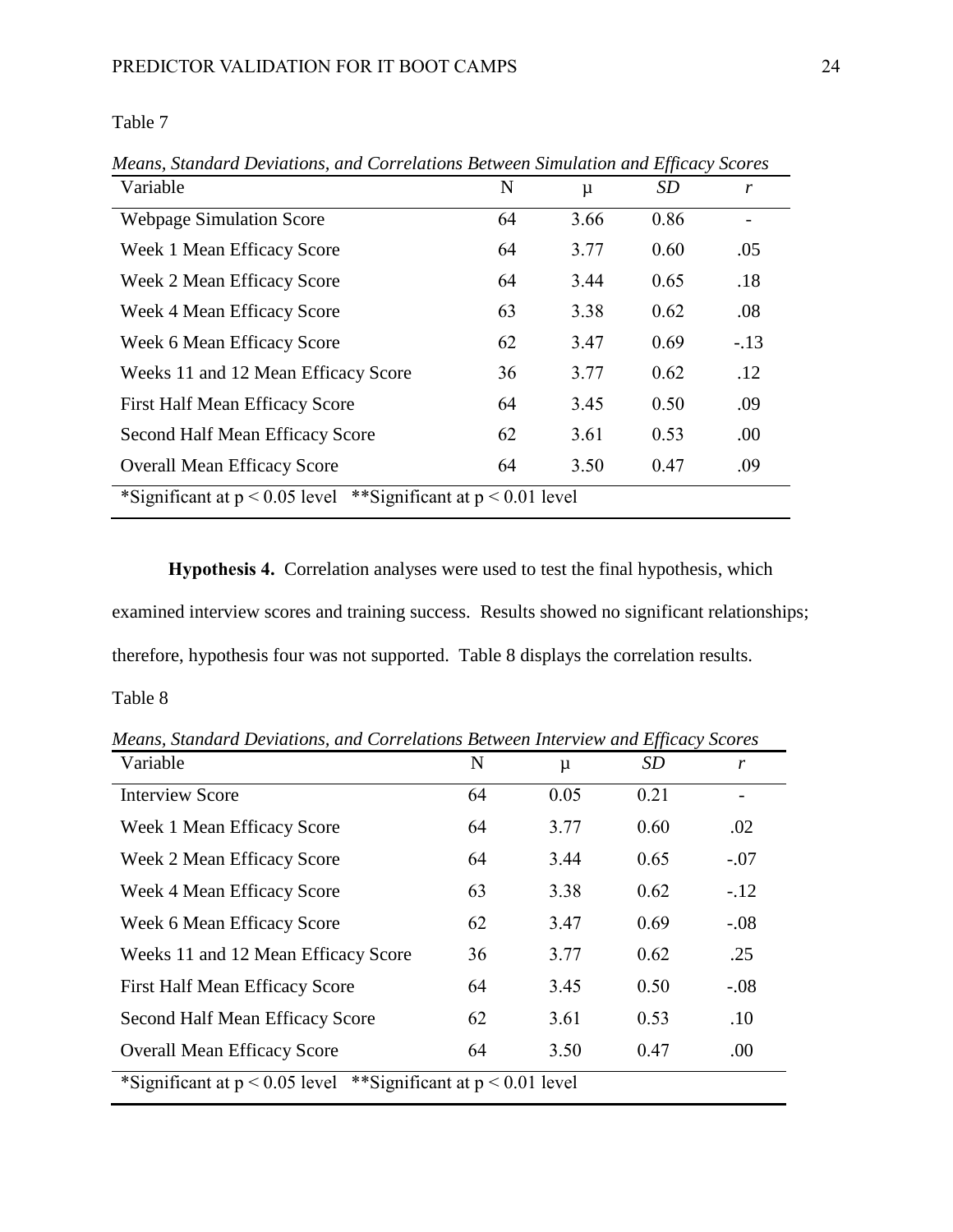#### <span id="page-25-0"></span>**Discriminatory Factor Analysis**

A discriminatory factor analysis was conducted to identify whether the predictor variables (logic test, short answer questionnaire, webpage simulation, and interview) accurately predict student training success and furthermore, if specific variables predict better than others. Success in the training course was determined by considering the median overall efficacy score for all respondents (3.50). Participants with an overall efficacy score between 0.00 and 3.50 were coded as not successful, and participants with an overall efficacy score between 3.51 and 5.00 were coded as successful. Results of the discriminatory factor analysis were non-significant.

#### <span id="page-25-1"></span>**Logistic Regression Analysis**

A logistic regression was performed to assess the impact of the predictor variables on the likelihood participants would be successful in the training course. The same categorical dependent variable created in discriminatory factor analysis was used for the logistic regression analysis. The model contained four independent variables (logic test score, short answer questionnaire score, webpage simulation score, and interview score); however, it was not found to be statistically significant  $\chi^2$  (1, N=62) = 5.16, *p* = 27.

Further models were explored to try and identify the likelihood of a participant being successful at various time points according to the Dreyfus model of skill acquisition (Dreyfus, 2004). Figure 2 summarizes the alignment of stages and critical points in time given efficacy scores. Efficacy score means for week one, week two, week four, week six, the final two weeks of training, the first half of training and the second half of training were all dichotomized into successful and unsuccessful using the median scores for each. Table 9 shows the median cut points for each point in time during the training program.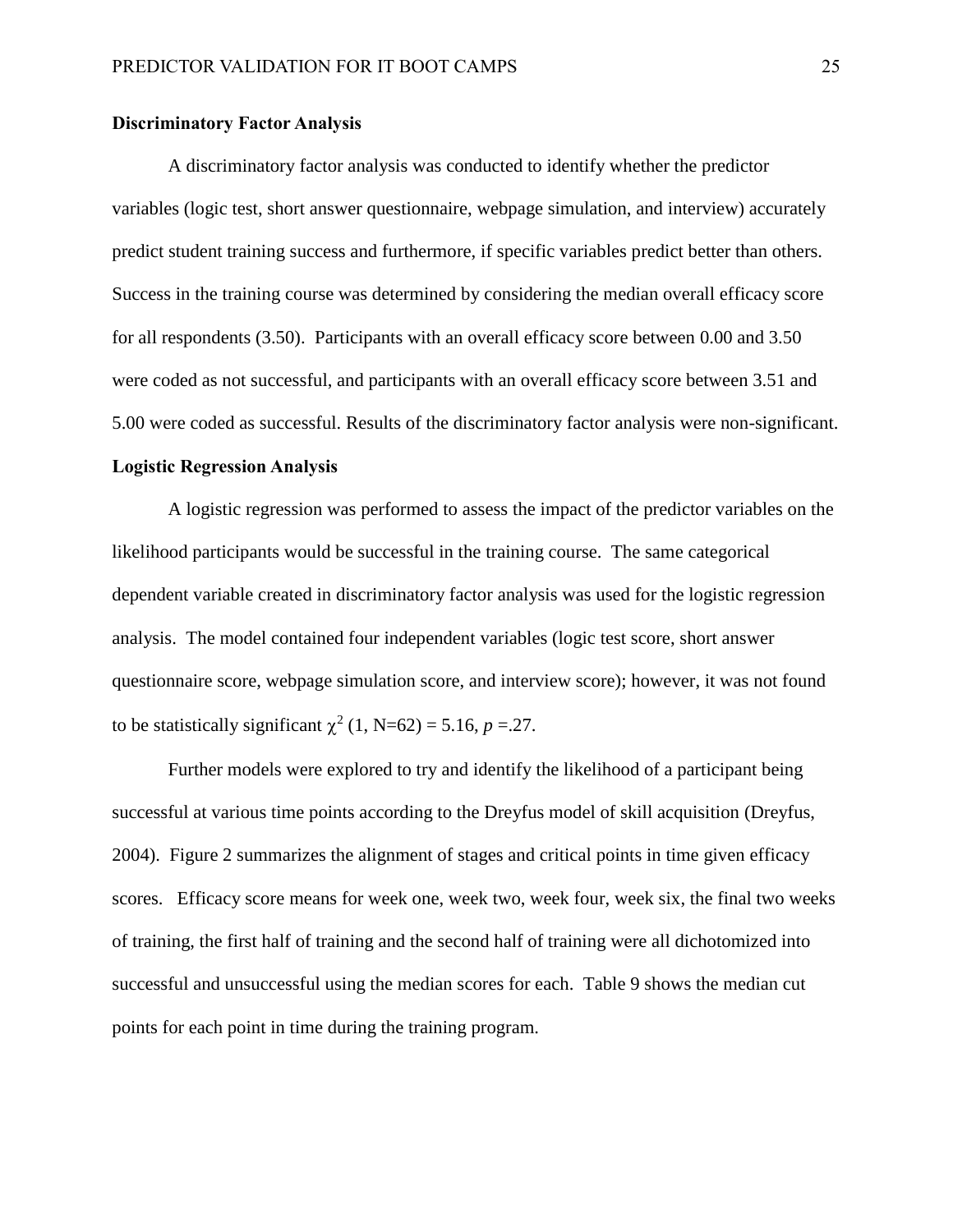

*Figure 2. Dreyfus stages aligned to training time points*

Table 9

| Point in time                       |      | Median Score Unsuccessful Range | <b>Successful Range</b> |
|-------------------------------------|------|---------------------------------|-------------------------|
| Week 1 Mean Efficacy Score          | 3.76 | $0 - 3.76$                      | $3.77 - 5.00$           |
| Week 2 Mean Efficacy Score          | 3.43 | $0 - 3.43$                      | $3.44 - 5.00$           |
| Week 4 Mean Efficacy Score          | 3.39 | $0 - 3.39$                      | $3.40 - 5.00$           |
| Week 6 Mean Efficacy Score          | 3.49 | $0 - 3.49$                      | $3.50 - 5.00$           |
| Weeks 11 and 12 Mean Efficacy Score | 3.77 | $0 - 3.77$                      | $3.78 - 5.00$           |
| First Half Mean Efficacy Score      | 3.45 | $0 - 3.45$                      | $3.46 - 5.00$           |
| Second Half Mean Efficacy Score     | 3.60 | $0 - 3.60$                      | $3.61 - 5.00$           |

*Median Efficacy Scores at Various Points in Time*

Seven additional models were also tested using logistic regression analysis. Each model contained the five independent variables (logic test score, short answer questionnaire score, webpage simulation score, and interview score) and one of the newly created dichotomized variables; however, none of these models were found to be statistically significant. Table 10 summarizes the results of these analyses.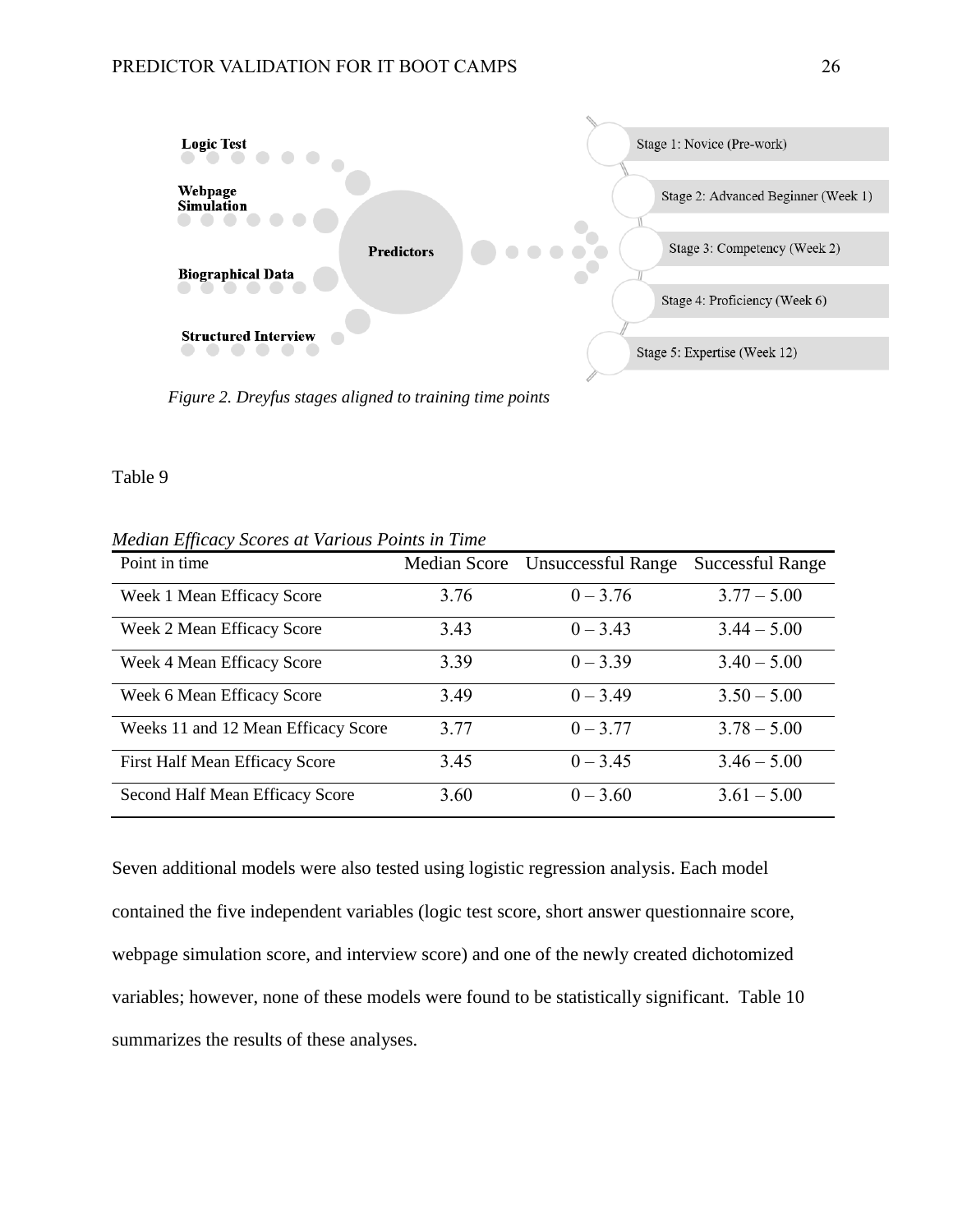# Table 10

| ັ<br>$\checkmark$                     |    |                |          |     |
|---------------------------------------|----|----------------|----------|-----|
| Point in time                         | N  | df             | $\chi^2$ | p   |
| Week 1 Mean Efficacy Score            | 64 | 4              | 7.91     | .10 |
| Week 2 Mean Efficacy Score            | 64 | $\overline{4}$ | 6.57     | .16 |
| Week 4 Mean Efficacy Score            | 63 | $\overline{4}$ | .75      | .95 |
| Week 6 Mean Efficacy Score            | 62 | $\overline{4}$ | 4.71     | .32 |
| Weeks 11 and 12 Mean Efficacy Score   | 36 | $\overline{4}$ | 4.48     | .35 |
| <b>First Half Mean Efficacy Score</b> | 64 | 4              | 3.10     | .54 |
| Second Half Mean Efficacy Score       | 62 | 4              | 5.51     | .24 |

*Results of Logistic Regression of Training Success on Selection Predictors*

## <span id="page-27-0"></span>**Exploratory Research**

A series of exploratory correlation analyses were conducted with the selection predictor scores (logic test, short answer questionnaire, resume webpage simulation, and interview) and the mood scores for week one, week two, week four, week six, final two weeks, the first half of training, the second half of training, and overall scores. Results showed scores on the logic test were significantly and positively related to the week four mean mood score (*r*=.30, *p*=.02). Table 11 illustrates these correlation results.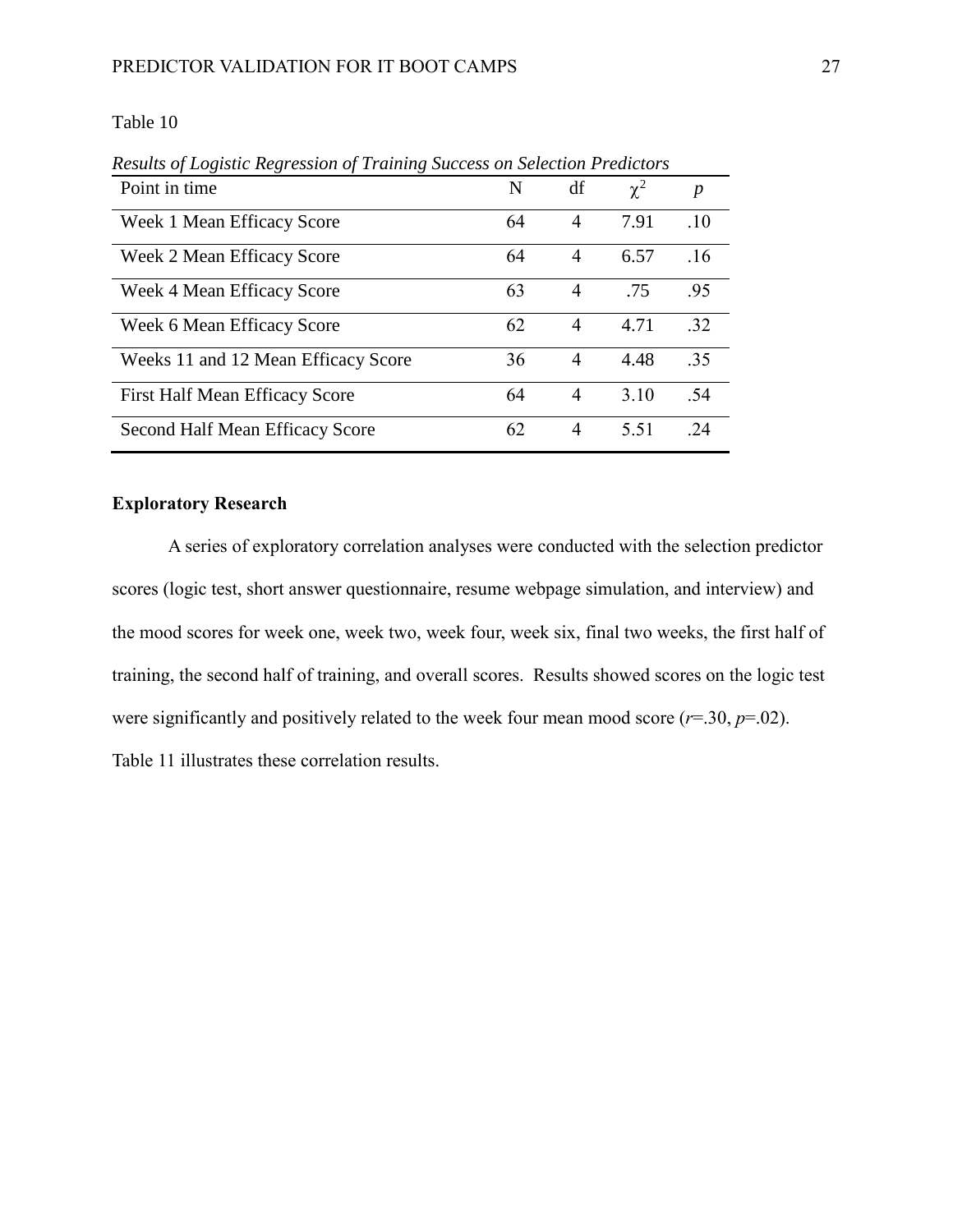| anie |  |
|------|--|
|      |  |

| Variable                                                              | N  | $\mu$ | SD   | 1.                       | 2.     | 3.     | 4.     |
|-----------------------------------------------------------------------|----|-------|------|--------------------------|--------|--------|--------|
| 1. Logic Test Score                                                   | 64 | 9.00  | 1.89 |                          |        |        |        |
| <b>Short Answer Questionnaire Score</b><br>2.                         | 64 | 23.84 | 2.89 |                          |        |        |        |
| <b>Webpage Simulation Score</b><br>3.                                 | 64 | 3.66  | 0.86 | $\overline{\phantom{0}}$ |        |        |        |
| <b>Interview Score</b><br>4.                                          | 64 | 0.05  | 0.21 |                          |        |        |        |
| Week 1 Mean Mood Score<br>5.                                          | 64 | 3.60  | 0.59 | .11                      | $-.12$ | .09    | $-.09$ |
| Week 2 Mean Mood Score<br>6.                                          | 64 | 3.42  | 0.66 | .23                      | $-.03$ | .22    | $-.14$ |
| Week 4 Mean Mood Score<br>$7_{\scriptscriptstyle{\circ}}$             | 63 | 3.45  | 0.66 | $.30*$                   | .04    | .12    | .02    |
| Week 6 Mean Mood Score<br>8.                                          | 62 | 3.41  | 0.76 | .09                      | $-.16$ | $-.18$ | $-.09$ |
| Weeks 11 and 12 Mean Mood Score<br>9.                                 | 41 | 3.24  | 0.96 | $-.13$                   | $-.03$ | .15    | .20    |
| 10. First Half Mean Mood Score                                        | 64 | 3.42  | 0.50 | .20                      | $-.10$ | .12    | $-.11$ |
| 11. Second Half Mean Mood Score                                       | 64 | 3.23  | 0.73 | .20                      | $-.09$ | .04    | $-.00$ |
| 12. Overall Mean Mood Score                                           | 64 | 3.39  | 0.52 | .20                      | $-.08$ | .12    | $-.06$ |
| *Significant at $p < 0.05$ level<br>**Significant at $p < 0.01$ level |    |       |      |                          |        |        |        |

*Means, Standard Deviations, and Correlations Between All Predictors and Mood Scores*

Additionally, a point-biserial correlation was conducted with the dichotomized education variable and mood scores for the following time points: week one, week two, week four, week six, first half of training, second half of training, and overall scores. A summary of correlation results is included in Table 12. Results showed a negative, significant relationship between education level and overall mood for the second half of training  $(r_{pb} = .28, p = .03)$ , suggesting participants with lower education levels have higher overall moods in training. These results indicate a Dunning-Kruger effect (Kruger & Dunning, 1999) where less educated students experience a more positive overall affect during training.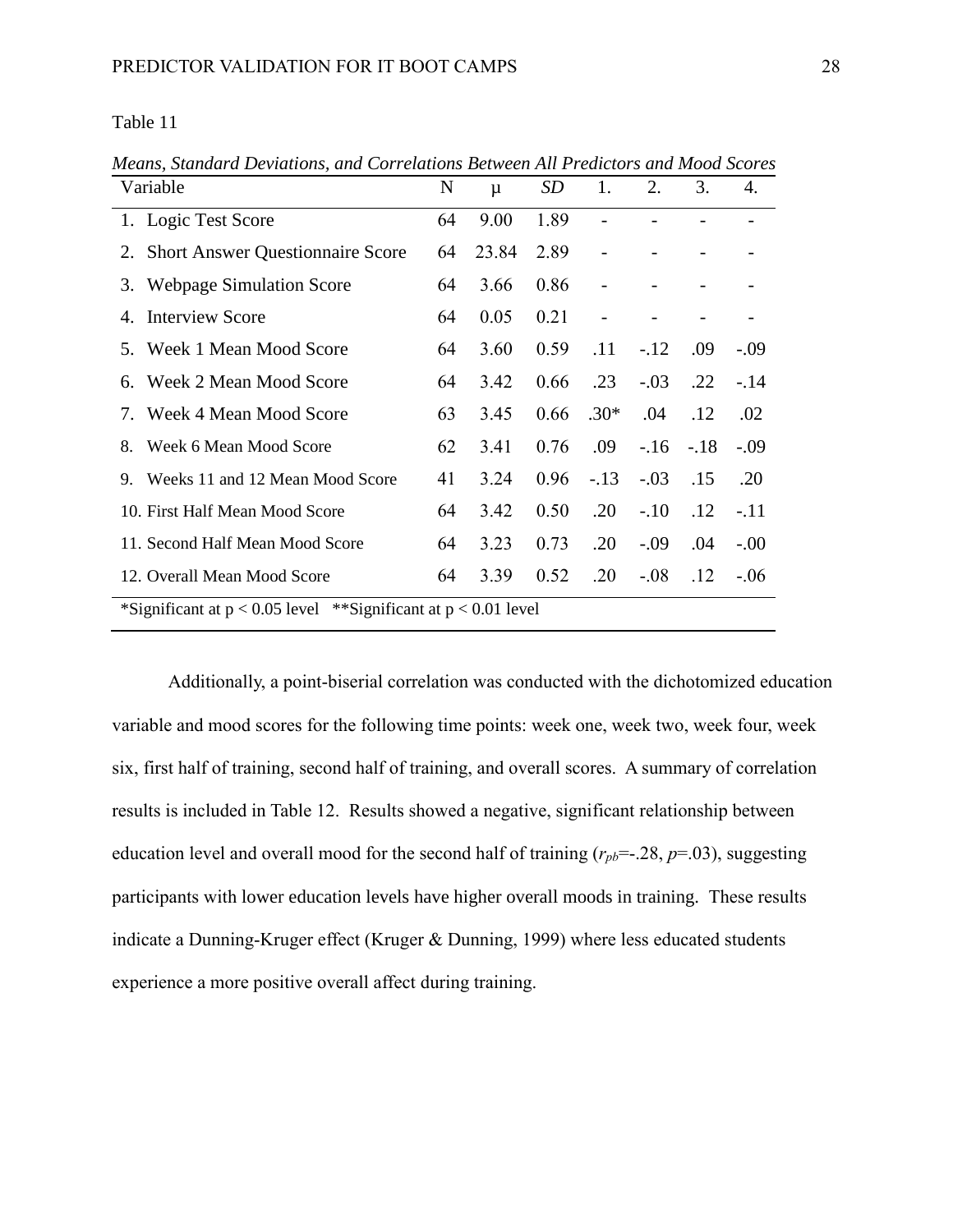# Table 12

| Variable                           | N  | μ    | <i>SD</i> | $r_{\rm pb}$ |
|------------------------------------|----|------|-----------|--------------|
| 1. Education Level                 | 63 | .78  | .42       |              |
| 2. Week 1 Mean Mood Score          | 64 | 3.60 | .59       | .19          |
| 3. Week 2 Mean Mood Score          | 64 | 3.42 | .66       | $-.04$       |
| 4. Week 4 Mean Mood Score          | 63 | 3.45 | .66       | $-.14$       |
| 5. Week 6 Mean Mood Score          | 62 | 3.41 | .76       | $-.24$       |
| 6. Weeks 11 and 12 Mean Mood Score | 41 | 3.24 | .96       | $-.07$       |
| 7. First Half Mean Mood Score      | 64 | 3.42 | .50       | $-.10$       |
| 8. Second Half Mean Mood Score     | 64 | 3.23 | .73       | $-.28*$      |
| 9. Overall Mean Mood Score         | 64 | 3.39 | .52       | $-.18$       |

*Means, Standard Deviations, and Correlations of Education Level and Mood Scores*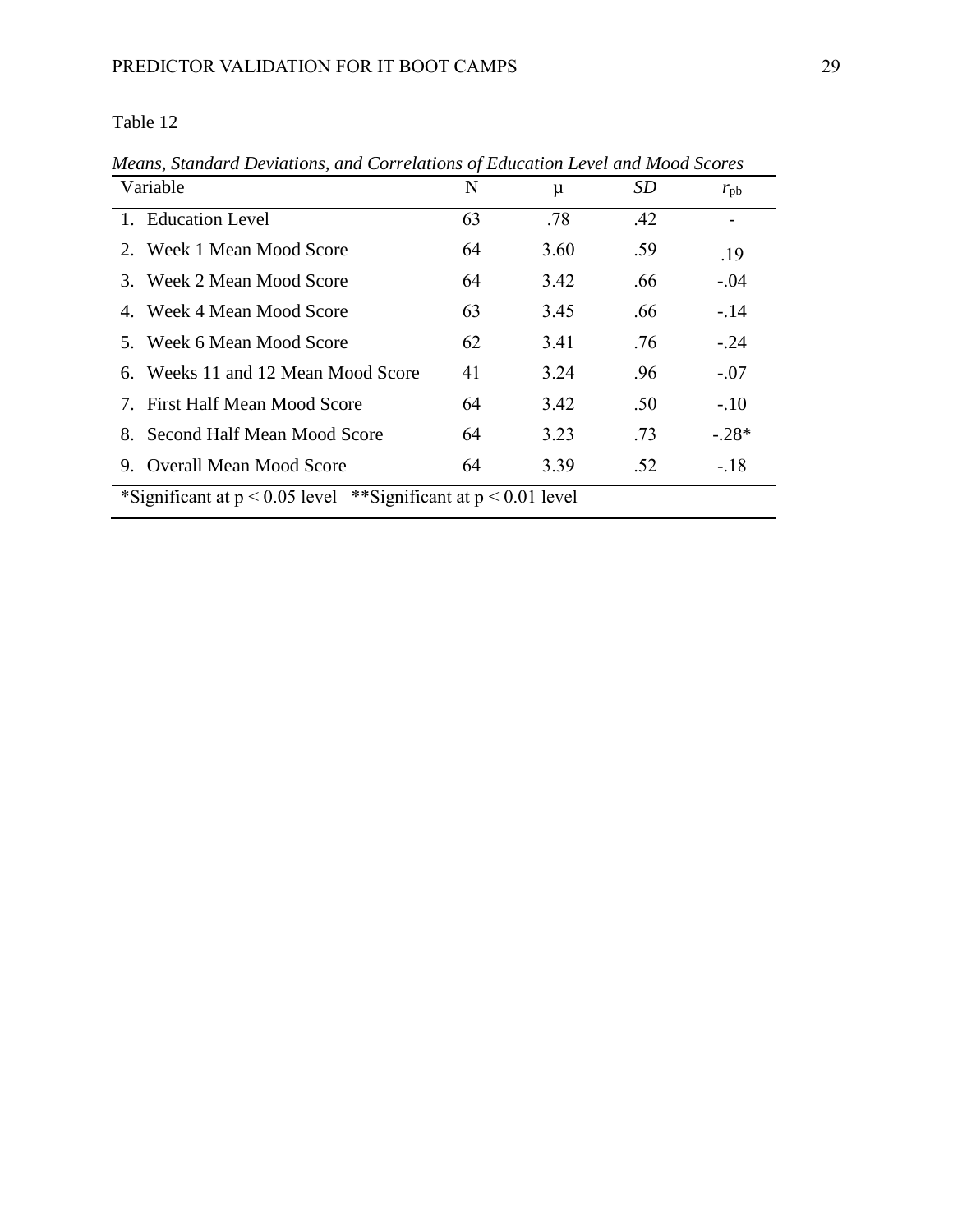#### **Discussion**

<span id="page-30-0"></span>The purpose of this study was to validate whether predictors used in the selection process do in fact lead to more successful boot camp graduates. Given a more objective training performance criteria was not available, self-rated, daily efficacy scores were used as outcome variables of training success. While efficacy scores did prove to have a relationship with the logic test score predictor, efficacy really only gauges how capable learners feel rather than their actual ability and performance. Instructor scores would likely prove more useful as outcome variables given the research questions and would also likely be less subjective criteria. Given the results of the correlations conducted, it seems the logic test is the only predictor currently used for selection into the boot camp that is valid for predicting a student's success in the training program. This finding is not surprising given previous research on the validity of cognitive predictors. While cognitive ability may be a valid predictor for training performance, it seems there are other unknown facets of a student's profile that make someone successful in this IT boot camp. Perhaps constructs such as positive affect, teamwork, and tenacity should be considered as selection variables to provide a more well-rounded candidate profile.

A secondary purpose of the study was to identify which predictors were related to each of the training stages to better understand the pivotal learning points in the program. Results of the discriminatory factor analyses and logistic regression analyses showed that none of the selection predictors significantly predicted training program success at any of the critical time points identified. More data and further research is needed to better identify these critical time points, as well as better outcome variable such as performance criteria. The lack of variance in attrition rates may have played into these analyses as well. For example, only four of the 103 students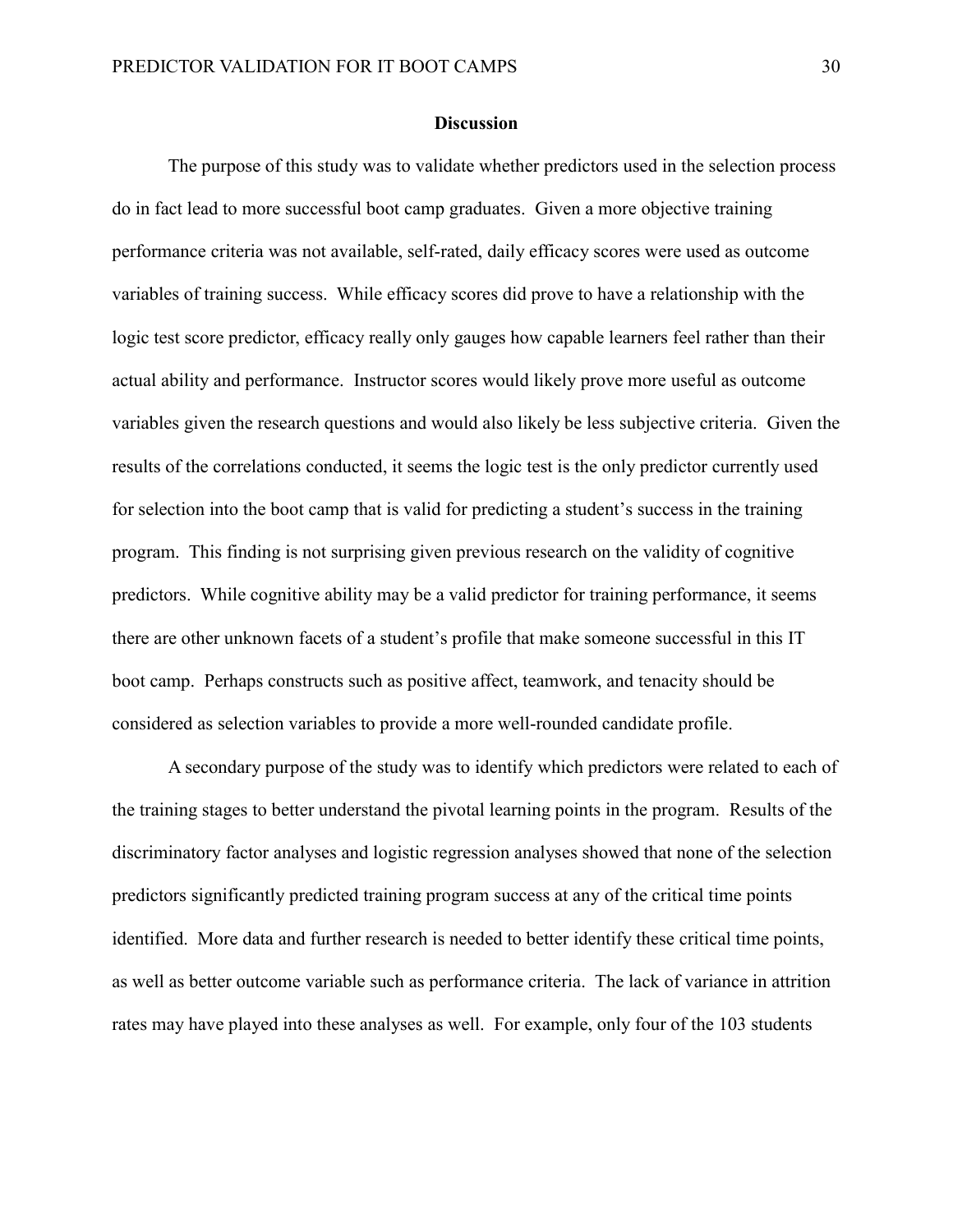that started the program dropped out; therefore, making it much more difficult to identify points in time where learners would typically drop out, thus indicating jumps between training stages.

Results of the exploratory analyses indicated students with lower education levels experience higher overall mood during the training program. This finding is called the Dunning-Kruger effect and states that "those who are less skilled tend to overestimate their abilities more than do those who are more skilled" (Simons, 2013, p. 601). This effect was originally discovered and named in 1999 after a series of experiments conducted by Justin Kruger and David Dunning at Cornell University where they looked at participant's scores on humor, grammar, and logic as it relates to estimates of test performance and ability. Results showed participants in the bottom quartiles considerably overestimated their performance and ability. This misaligned view was linked to lack of metacognitive competence as once that was increased, participants better recognized their limitations (Simons, 2013). Although education level at the Associate's Degree did not have a positive relationship with efficacy scores, it may be worthwhile to consider what major or degree specifically those with formal education obtained. For example, a comparison of computer science to non-computer science degrees may indicate that students start the boot camp at a higher level than those with only some college or high school education.

#### <span id="page-31-0"></span>**Limitations and Future Research**

Several limitations should be noted as drawbacks in the current study. Small sample size and severe range restriction in predictor scores, a side effect of concurrent validation studies, led to low variability and therefore made correlation analyses difficult. Low variability in training program success given the majority of students successfully completed the program makes identifying jumps between training stages difficult to identify. Training success was defined by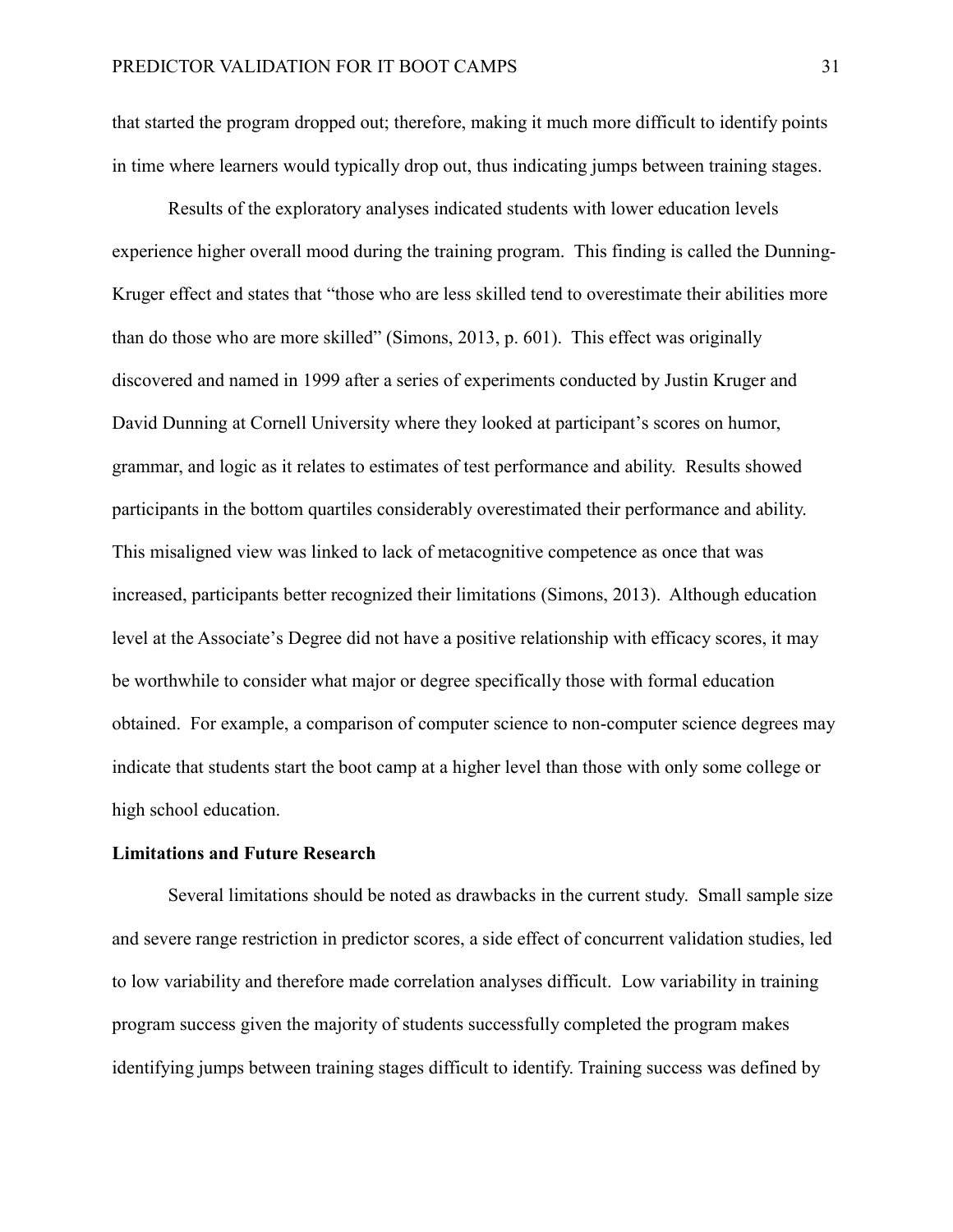self-reported efficacy scores which sufficed for this project, but ideally instructor-provided performance scores would be used for future research.

With concurrent validation studies such as this one, range restriction is a common problem, as the study is only considering participants who "passed" the bar to get into the training program; however, this lack of variance in predictor scores, proves challenging during analyses. For interview scores in particular, there were only two ratings provided during interviews, of which 99 students received a "meets expectations" rating and four received an "exceptional" rating. The training program would benefit from a more structured interview that digs deeper on results of the previous selection tests, thus more clearly distinguishing differences between candidates. Additionally, a structured interview could gather information on some of these other constructs that are not assessed in the other predictors to ensure the candidate is best equipped for the program and is the right fit for a particular cohort.

At the time of analysis, 103 students had completed the training. While this was initially thought to be a sufficient sample size, the analysis results suggest more students are needed. As an example, for some analyses, as few as 32 students were considered based on the number of survey responses available for that day. A recommendation for future research includes improving survey response rates by encouraging students to complete the survey every day, not just in the beginning. Alternatively, [company] could measure pre and post efficacy scores for each training module to better identify where students have more foundational knowledge compared to brand-new concepts. Given the voluntary nature of responses, this had a large impact in the data that was valid and available to be used in analyses.

This particular boot camp has recently implemented a more robust evaluation system for daily and weekly student assignments during the course of the training program. While the lack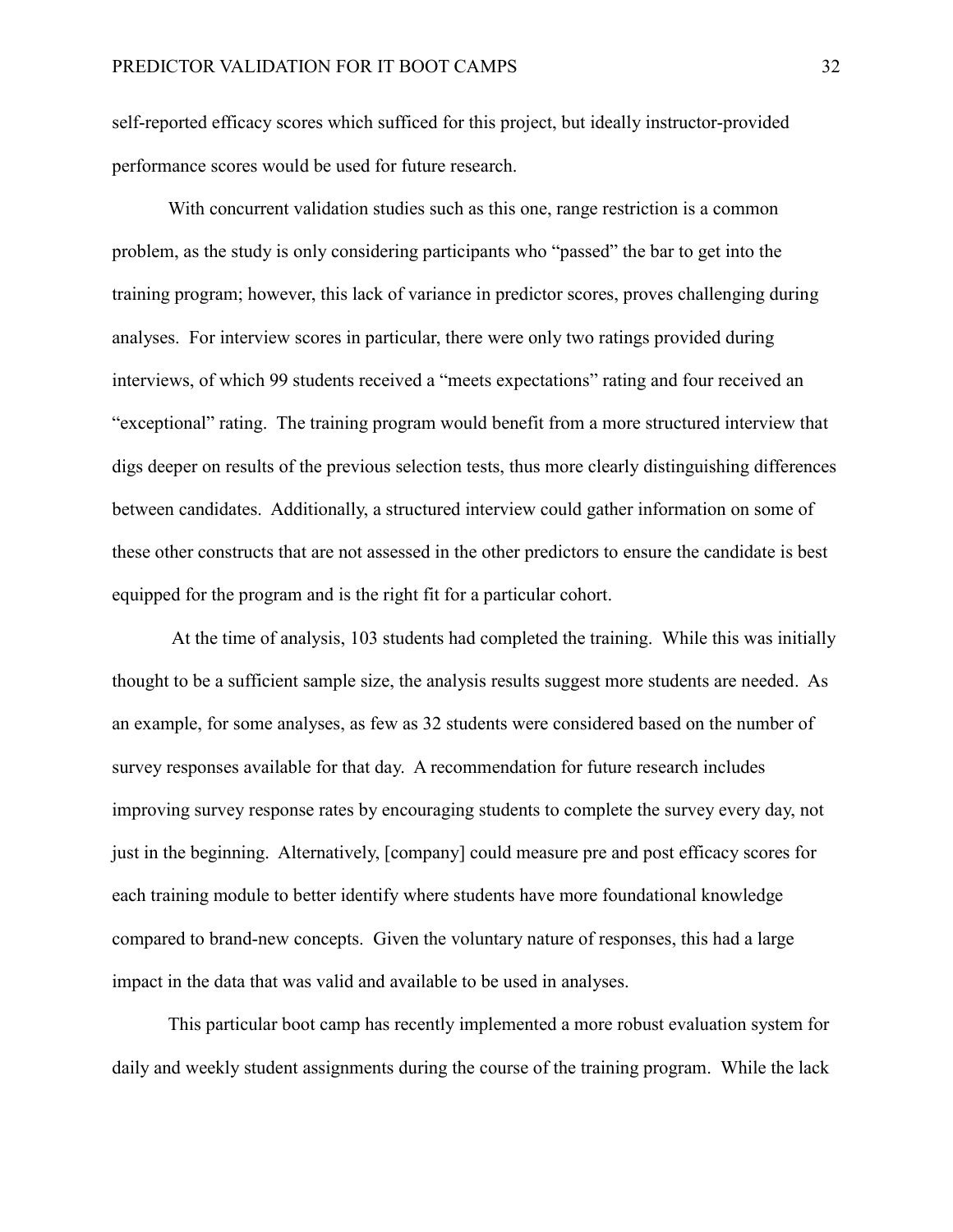of performance ratings available for this study made finding relationships between predictors and training stages difficult, future research could consider assignment or project ratings and instructor ratings as criteria for training success. Ideally links from selection predictors to success in the training program and finally job status and post-training salary would be drawn and ultimately show whether the boot camp has a valid selection system.

In addition to considering training performance criteria, [company] should consider what distinguishes graduates from the program who graduate in the competency versus proficiency versus master stage (Dreyfus, 2004) and furthermore what employers who hire IT boot camp graduates are looking for. If the expectations is that graduates are simply competent software programmers rather than proficient, that likely leads to a different training design. Are companies hiring boot camp graduates with the expectation they will need additional on-the-jobtraining or do they expect graduates to be ready to jump into a project? These are questions worth answering and clarifying as boot camp curriculum continues to be fine-tuned.

The final point to consider is what level new students join the boot camp at. While everyone completes the same six weeks of pre-work, there is no quantitative data available, other than the week one mean efficacy scores, to understand a student's confidence with the material prior to pre-work compared to after pre-work. Additionally, the same data is missing from the apprenticeship phase where students are essentially learning on the job. It is unclear what the expectation in either stage is and if a higher level of efficacy or understanding of the material proves more useful to students. To gather a more holistic picture of a student's training experience it would be most helpful to add these additional time points to survey collection.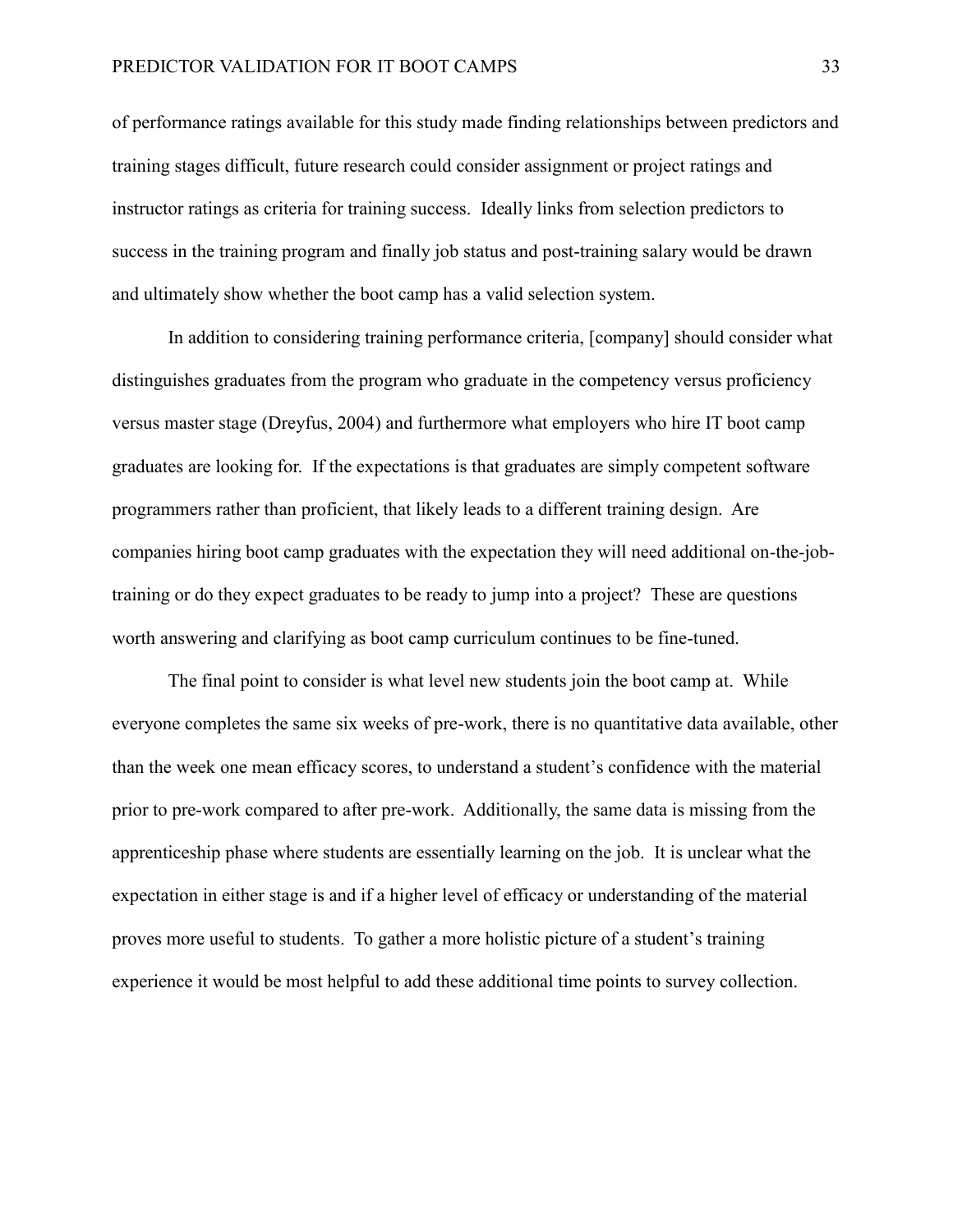#### <span id="page-34-0"></span>**References**

- American Association of Community Colleges. (2015). 2015 Fact Sheet. Retrieved from http://www.aacc.nche.edu/AboutCC/Documents/FactSheet2015.pdf
- Asher, J. J. (1972). The Biographical Item: Can it be improved? *Personnel Psychology, 25*, 251- 269.
- Campion, M. A., Pursell, E. D., & Brown, B. K. (1988). Structured Interviewing: Raising the Psychometric Properties of the Employment Interview. *Personnel Psychology, 41*(1), 25- 42.
- Dreyfus, S. E. (2004). The Five-Stage Model of Adult Skill Acquisition. *Bulletin of Science, Technology, and Society, 24*(3), 177-181. doi:10.1177/0270467604264992
- Dreyfus, S. E., & Dreyfus, H. L. (1980). A Five-Stage Model of the Mental Activities Involved in Directed Skill Acquisition. *Air Force Office of Scientific Research*, 1-16.
- Eggleston, L. (2015). *2015 Coding Bootcamp Survey.* Retrieved from https://www.coursereport.com/2015-coding-bootcamp-market-research.pdf
- Hendershot, S. (2015). Can you hack it? *Crain's Chicago Business, 38*(10).
- Honken, N. (2013). Dreyfus Five-Stage Model of Adult Skills Acquisition Applied to Engineering Lifelong Learning. *Paper presented at 2013 ASEE Annual Conference, Atlanta, Georgia*. Retrieved from https://peer.asee.org/19457
- Huffcutt, A. I., & Arthur, W. (1994). Hunter and Hunter (1984) Revisited: Interview Validity for Entry-Level Jobs. *Journal of Applied Psychology, 79*(2), 184-190.
- Hunter, J. E., & Hunter, R. F. (1984). Validity and utility of alternative predictors of job performance. *Psychological Bulletin, 96*, 72-98.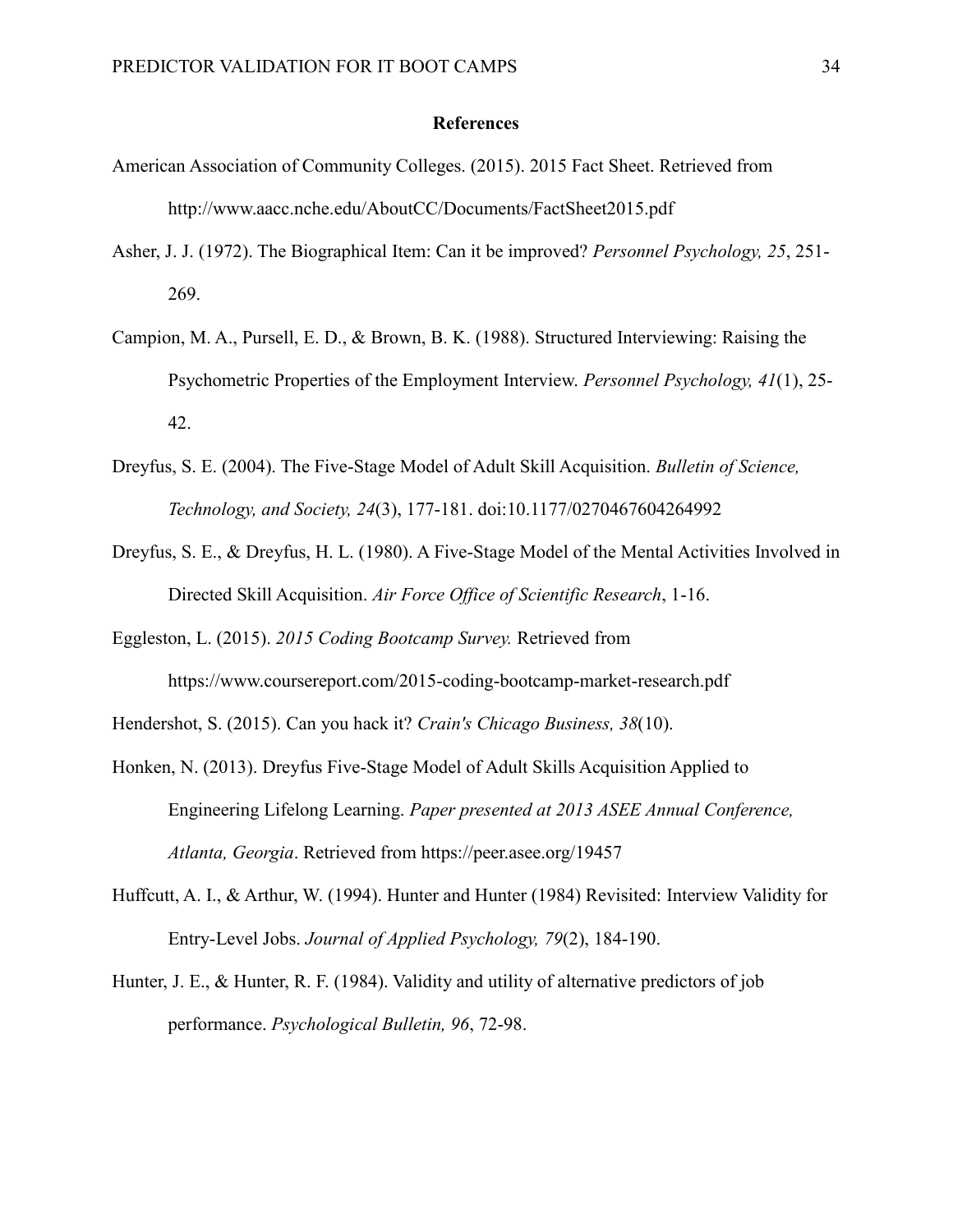- Kruger, J., & Dunning, D. (1999). Unskilled and Unaware of It: How Difficulties in Recognizing One's Own Incompetence Lead to Inflated Self-Assessments. *Journal of Personality and Social Psychology, 77*(6), 1121-1134.
- Office of the Press Secretary. (2015, March 9). FACT SHEET: President Obama Launches New TechHire Initiative. The White House. Retrieved from https://www.whitehouse.gov/thepress-office/2015/03/09/fact-sheet-president-obama-launches-new-techhire-initiative
- Ployhart, R. E., Schneider, B., & Schmitt, N. (2006). *Staffing Organizations Contemporary Practice and Theory.* Mahwah: Lawrence Erlbaum Associates, Inc., Publishers.
- Pulakos, E., & Schmitt, N. (1996). An Evaluation of Two Strategies for Reducing Adverse Impact and Their Effects on Criterion-Related Validity. *Human Performance, 9*(3), 241- 258.
- Schaffer, R. (2015, March 12). Three Years after Lanching the Coding Boot Camp Industry, Dev Bootcamp Celebrates with an Initiative to Increase Diversity in Tech. *Business Wire*. Retrieved from http://www.businesswire.com/news/home/20150312005185/en/Years-Launching-Coding-Boot-Camp-Industry-Dev#.VhWKBHpVhBc
- Schmidt, F. L. (1988). The problem of group differences in ability scores in employment selection. *Journal of Vocational Behavior, 33*, 272-292.
- Schmidt, F. L., & Hunter, J. E. (1998). The Validity and Utility of Selection Methods in Personnel Psychology: Practical and Theoretical Implications of 85 Years of Research Findings. *Psychological Bulletin, 124*(2), 262-274.
- Schmidt, F. L., Hunter, J. E., Pearlman, K., & Shane, G. S. (1979). Further tests of the Schmidt-Hunter Bayesian validity generalization procedure. *Personnel Psychology, 32*(2), 257- 281.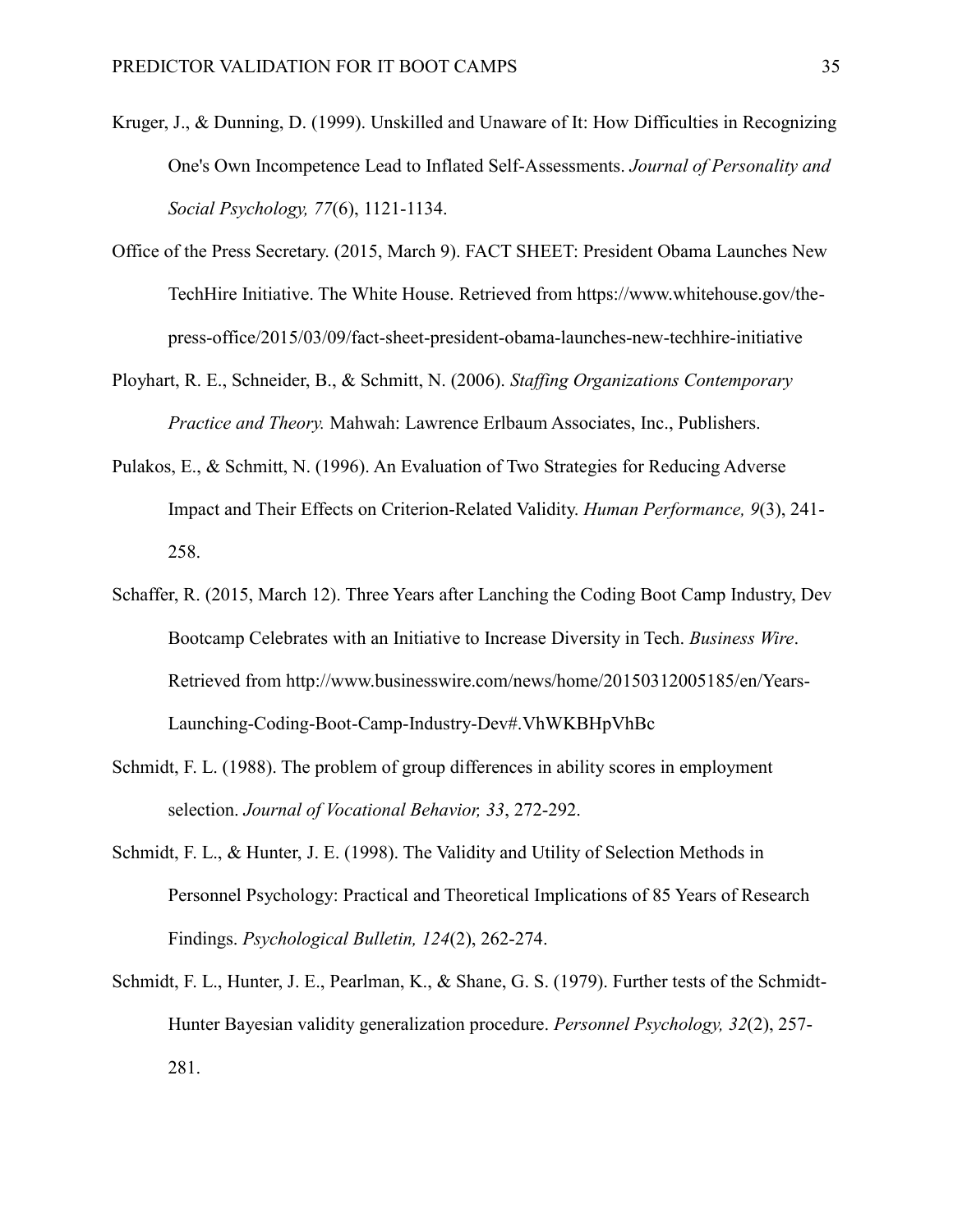- Simons, D. J. (2013). Unskilled and optimistic: Overconfident predictions despite calibrated knowledge of relative skill. *Psychonomic Bulletin & Review, 20*(3), 601-607.
- Tynan, D. (2014). Boom or bust: The lowdown on code academies. *InfoWorld.com*. Retrieved from

http://ezproxy.mnsu.edu/login?url=http://search.proquest.com/docview/1496924908?acco untid=12259

*U.S. Bureau of Labor and Statistics.* (2014, January 8). Retrieved from Occupational Outlook Handbook: ttp://www.bls.gov/ooh/computer-and-information-technology/softwaredevelopers.htm